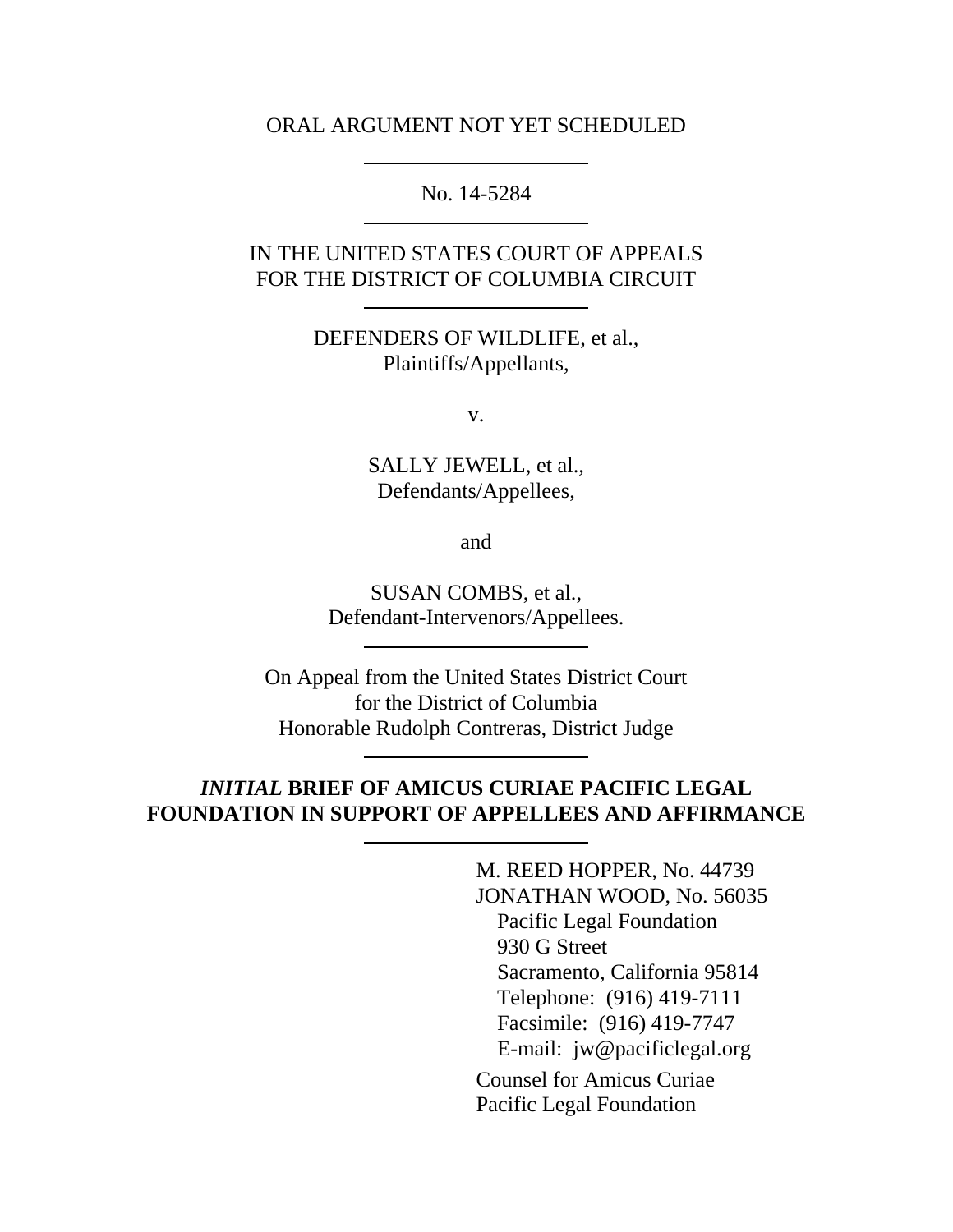# **CERTIFICATE AS TO PARTIES, RULINGS, AND RELATED CASES**

(A) **Parties and Amici.** Except for the following, all parties, intervenors, and amici appearing before the district court and in this Court are listed in the Brief for Appellants Defenders of Wildlife, et al.

The Amicus Curiae supporting Defendants/Appellees and Defendant-

Intervenors/Appellees is Pacific Legal Foundation (PLF).

(B) **Rulings Under Review.** References to the rulings at issue appear in the Brief for Appellants Defenders of Wildlife, et al.

(C) **Related Cases.** Amicus Curiae Pacific Legal Foundation is not aware of any related cases in this or any other court.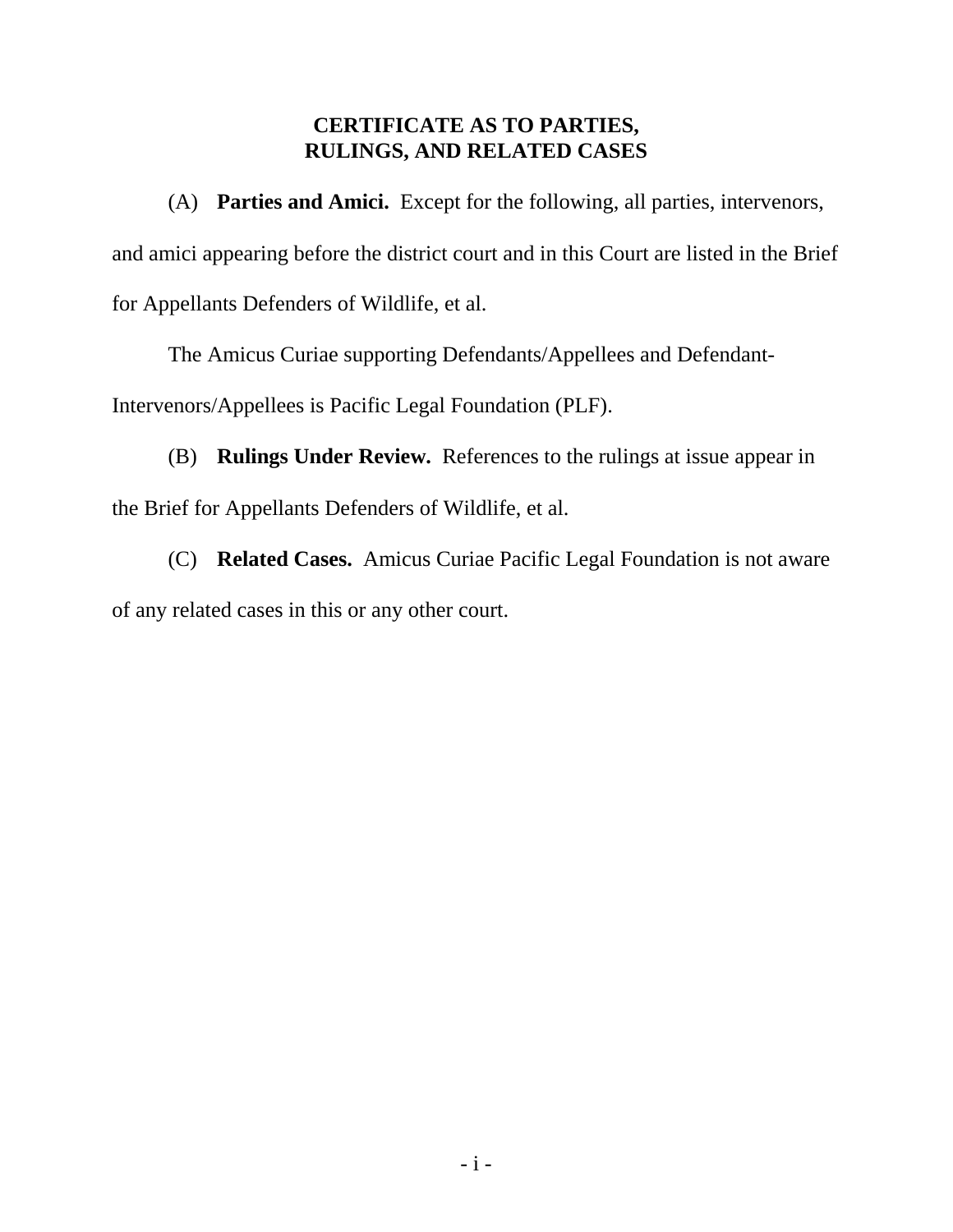## **CORPORATE DISCLOSURE STATEMENT**

Pursuant to Federal Rule of Appellate Procedure 26.1 and Circuit Rules 26.1 and 29(b), PLF, a nonprofit corporation organized under the laws of California, states that it has no parent companies, subsidiaries, or affiliates that have issued shares to the public.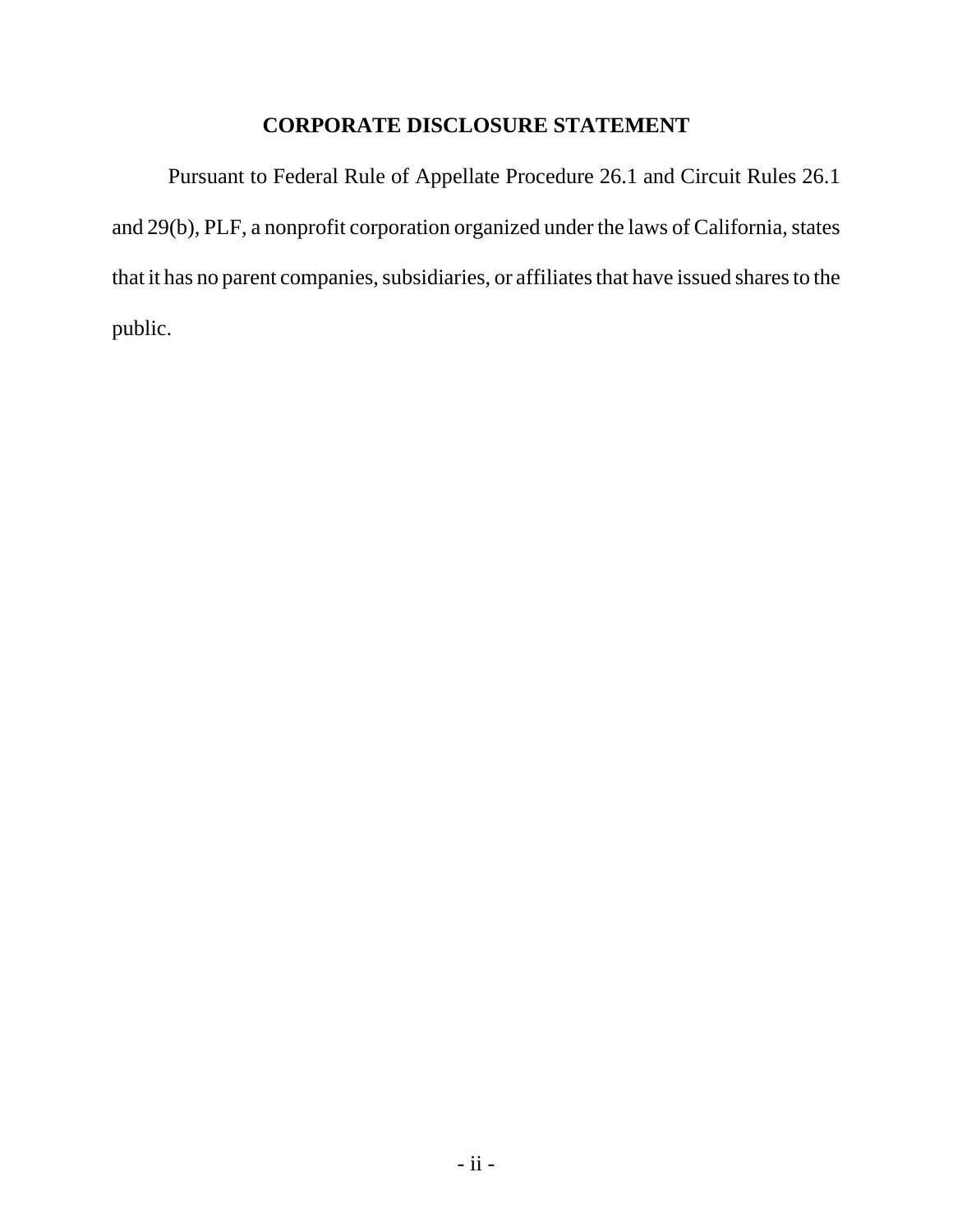# **TABLE OF CONTENTS**

| CERTIFICATE AS TO PARTIES,                                                      |
|---------------------------------------------------------------------------------|
| CORPORATE DISCLOSURE STATEMENT  ii                                              |
|                                                                                 |
|                                                                                 |
|                                                                                 |
|                                                                                 |
|                                                                                 |
|                                                                                 |
| I. PRIVATE CONSERVATION EFFORTS CAN BE MORE                                     |
| II. DEFERENCE TO STATE SUPERVISION OF<br>THESE CONSERVATION EFFORTS SHOWS       |
| THERE IS NO REASON TO ASSUME THAT<br>III.<br>THE STATE AND PRIVATE CONSERVATION |
| A. States Have an Interest in Ensuring That Their                               |
|                                                                                 |
|                                                                                 |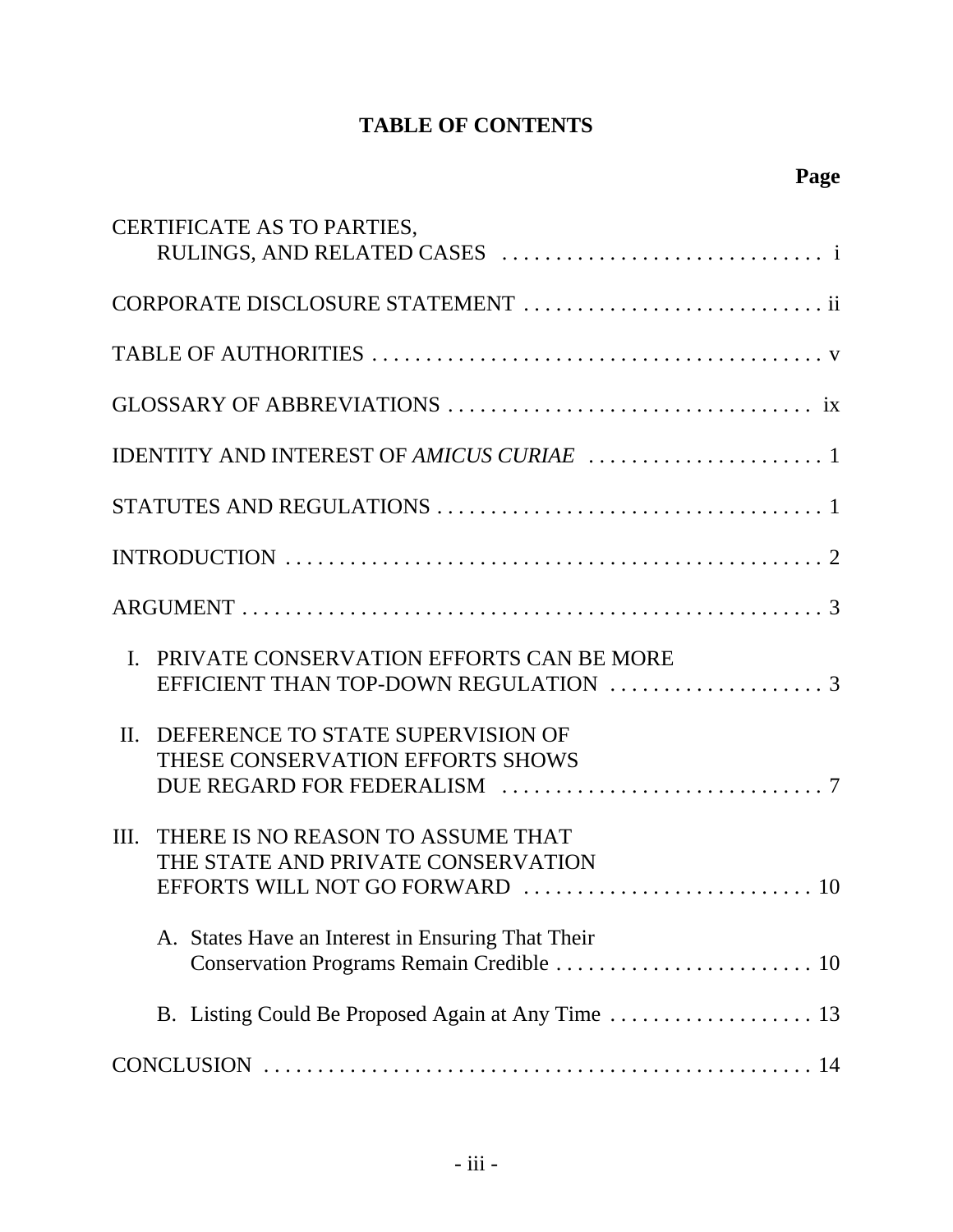# **Page** CERTIFICATE OF COMPLIANCE WITH RULE 32(a) . . . . . . . . . . . . . . . . . . 15 CERTIFICATE OF SERVICE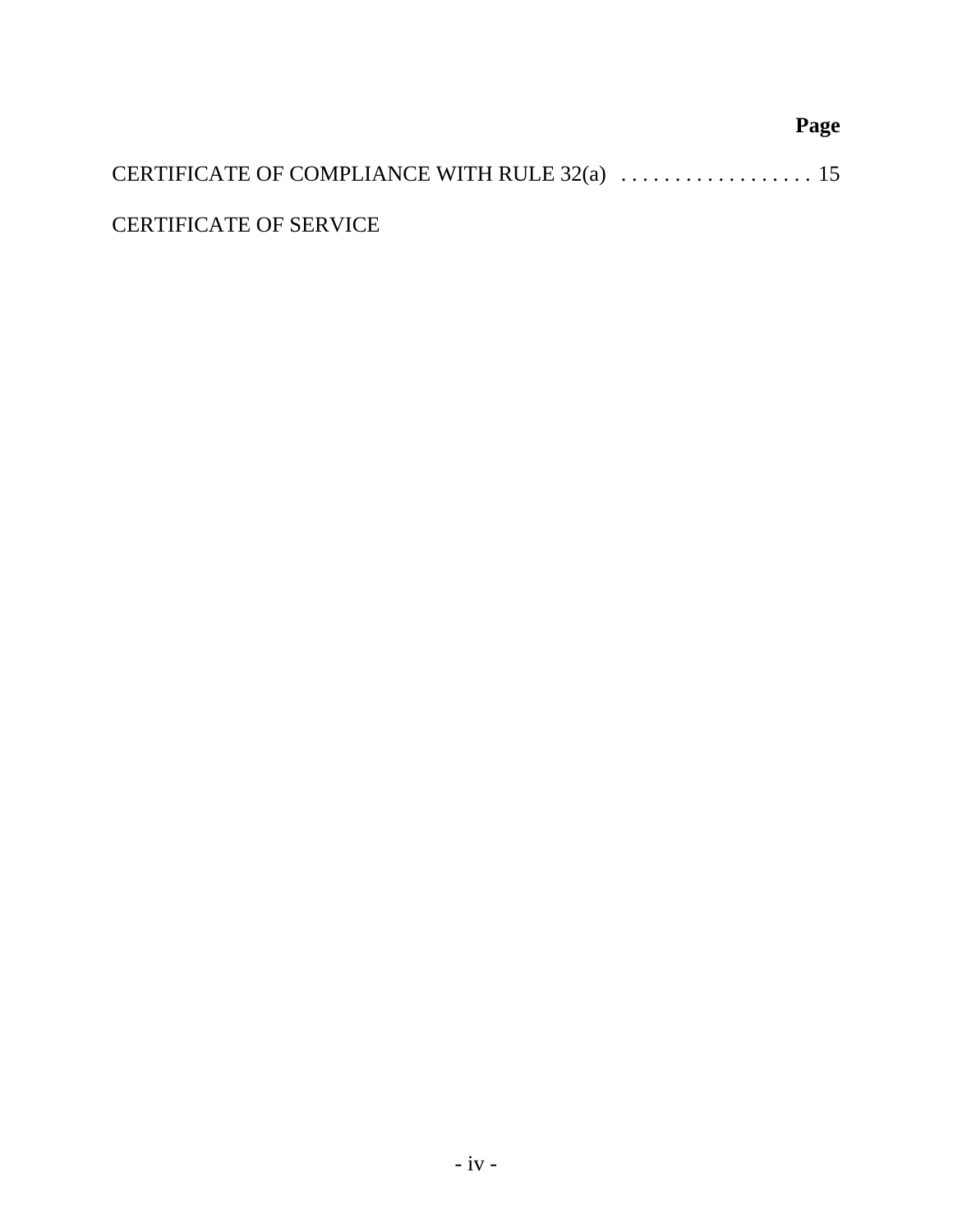# **TABLE OF AUTHORITIES**

# **Cases**

| <i>Bond v. United States, 131 S. Ct. 2355 (2011) </i> 7-8                                     |
|-----------------------------------------------------------------------------------------------|
|                                                                                               |
|                                                                                               |
| Greater Yellowstone Coal., Inc. v. Servheen,                                                  |
|                                                                                               |
| Hodel v. Virginia Surface Mining & Reclamation Ass'n, Inc.,                                   |
|                                                                                               |
|                                                                                               |
|                                                                                               |
| <i>West Virginia v. EPA, No.</i> 14-1146 (D.C. Cir. brief filed Mar. 4, 2015) $\dots \dots 1$ |

\_\_\_\_\_\_\_\_\_\_\_\_\_\_\_\_\_\_

<sup>\*</sup> Authorities upon which we chiefly rely are marked with asterisks.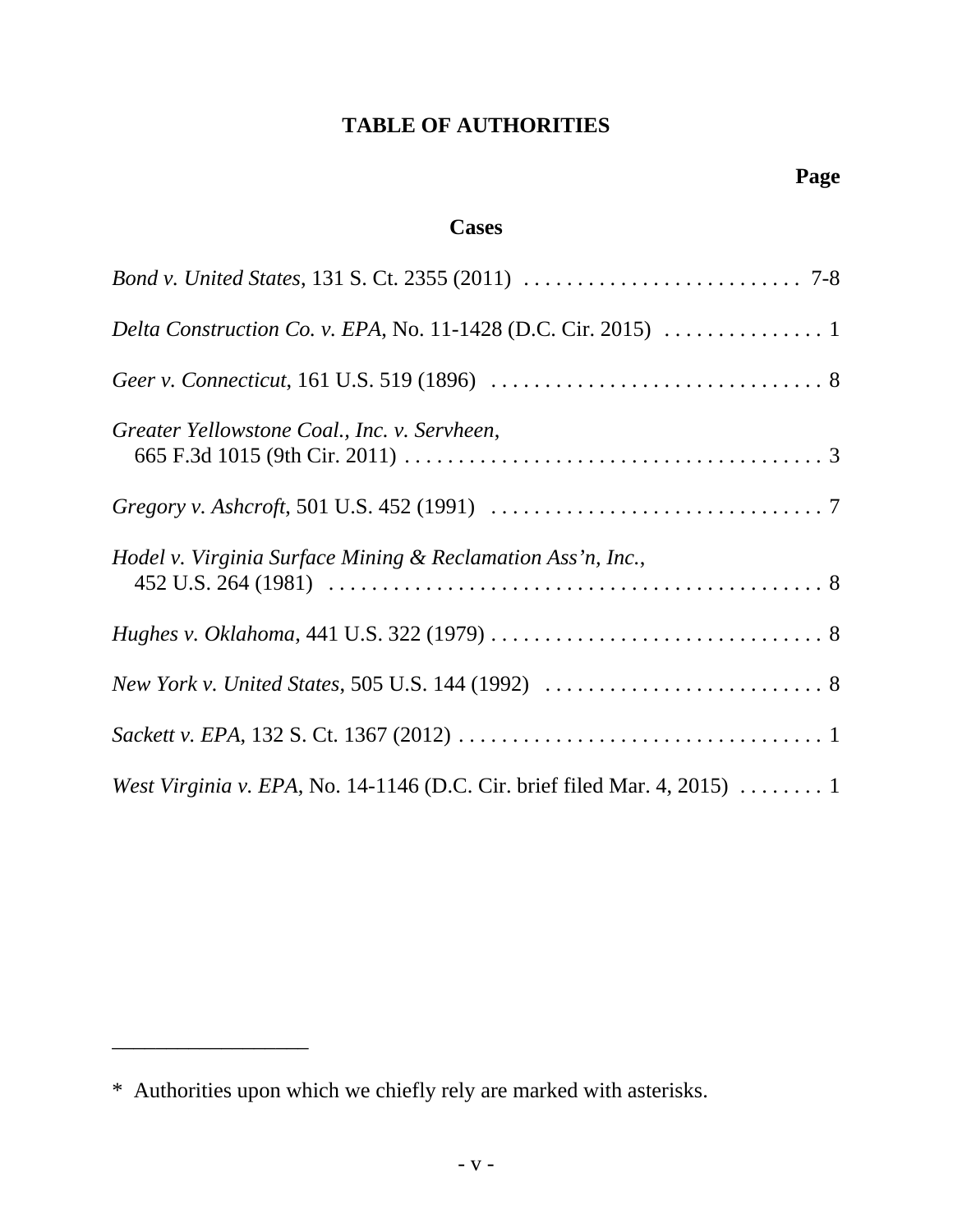# **Page**

# **Statutes and Regulations**

| * Policy for Evaluation of Conservation Efforts When Making<br>Listing Decisions, 68 Fed. Reg. 15,100 (Mar. 28, 2003)  2, 6, 9, 13    |
|---------------------------------------------------------------------------------------------------------------------------------------|
| Special Rule for the Lesser Prairie-Chicken,                                                                                          |
| * Withdrawal of the Proposed Rule To List Dunes Sagebrush Lizard,                                                                     |
| Withdrawal of the Proposed Rule to List the Bi-State Distinct<br>Population Segment of Greater Sage-Grouse and Designate              |
| <b>Rule</b>                                                                                                                           |
|                                                                                                                                       |
| <b>Miscellaneous</b>                                                                                                                  |
| Doremus, Holly, Water, Population Growth, and Endangered                                                                              |
| Eckstein, Gabriel & Snyder, Jesse, Endangered Species in the Oil<br>Patch: Challenges and Opportunities for the Oil and Gas Industry, |
| Frank, Andrew G., Reforming the Endangered Species Act: Voluntary<br>Conservation Agreements, Government Compensation and Incentives  |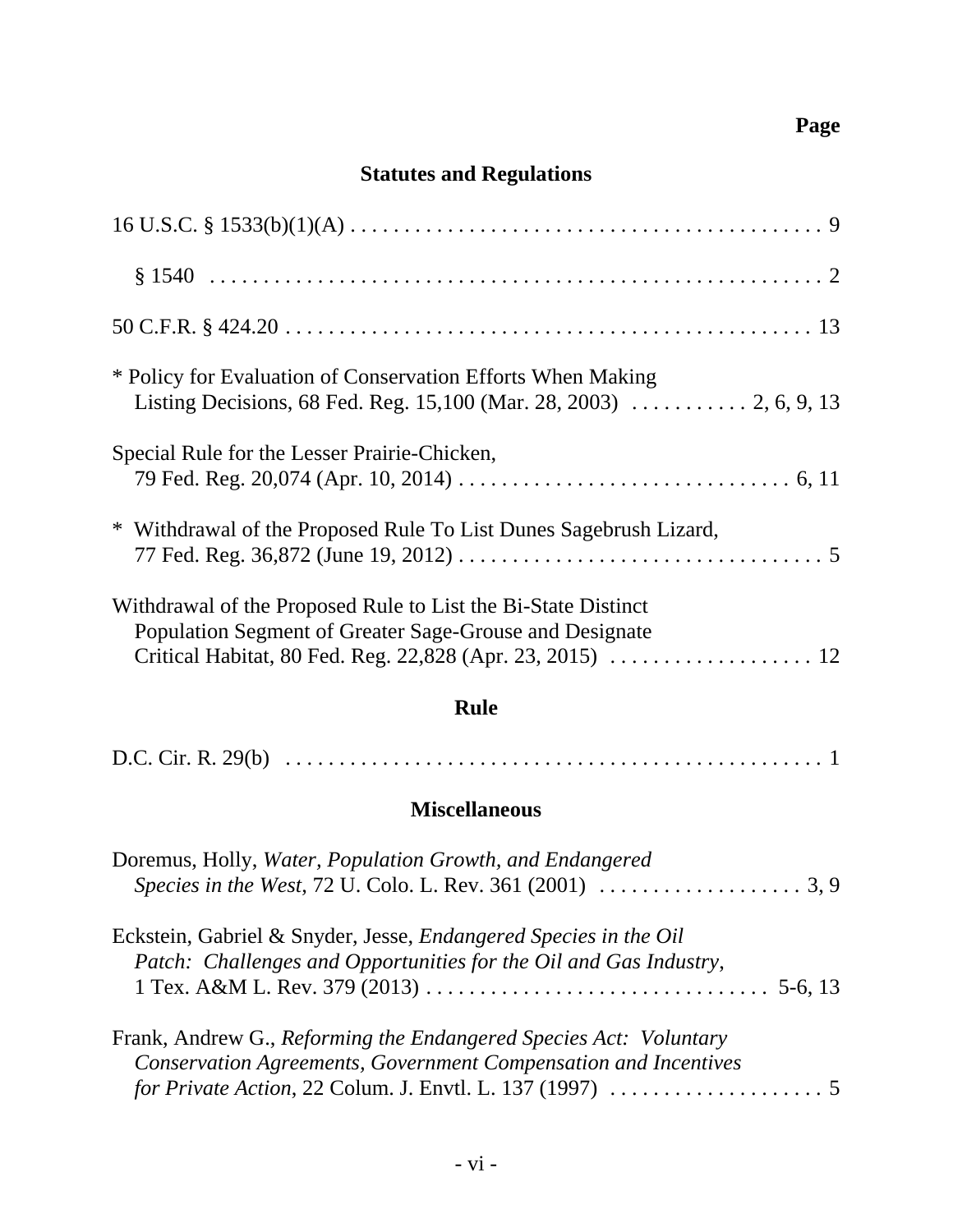# **Page**

| Gregoire, Christine O. & Costello, Robert K., The Take and Give of ESA<br>Administration: The Need for Creative Solutions in the Face of<br>Expanding Regulatory Proscriptions, 74 Wash. L. Rev. 697 (1999)  9                                              |
|-------------------------------------------------------------------------------------------------------------------------------------------------------------------------------------------------------------------------------------------------------------|
| Harvard, Kalin, Railroading the Dunes Sagebrush Lizard: Why It Is<br>Important to the Oil and Gas Industry that Texas Agencies Handle<br>Conservation Measures, 13 Tex. Tech. Admin. L.J. 349 (2012)  10                                                    |
| McConnell, Michael W., Federalism: Evaluating the                                                                                                                                                                                                           |
| Schiff, Damien M., The Endangered Species Act at 40: A Tale of<br>Radicalization, Politicization, Bureaucratization, and Senescence,                                                                                                                        |
| Seasholes, Brian, Fulfilling the Promise of the Endangered<br>Species Act: The Case for an Endangered Species Reserve<br>Program, Reason Found. Policy Study No. 433 (2014), available at<br>http://reason.org/files/endangered_species_act_reform.pdf  4-5 |
| Turner, D. Bart & Williams, Chris J., Law in a Changing Climate,                                                                                                                                                                                            |
| U.S. Fish & Wildlife Serv., The Greater Sage-grouse:<br>Facts, figures and discussion, http://www.fws.gov/greatersagegrouse/<br>factsheets/GreaterSageGrouseCanon_FINAL.pdf                                                                                 |
| * U.S. Fish and Wildlife Service, <i>PECE Evaluation for the</i><br>New Mexico CCA/CCAA and Texas Conservation Plan (2012),<br><i>available at http://www.fws.gov/southwest/es/Documents/</i><br>R2ES/DSL_PECE_NM_ and_TX_06112012.pdf  4-7, 10-11, 14      |
| U.S. General Accounting Office, Endangered Species Act:<br>Information on Species Protection on Nonfederal Lands (1994),                                                                                                                                    |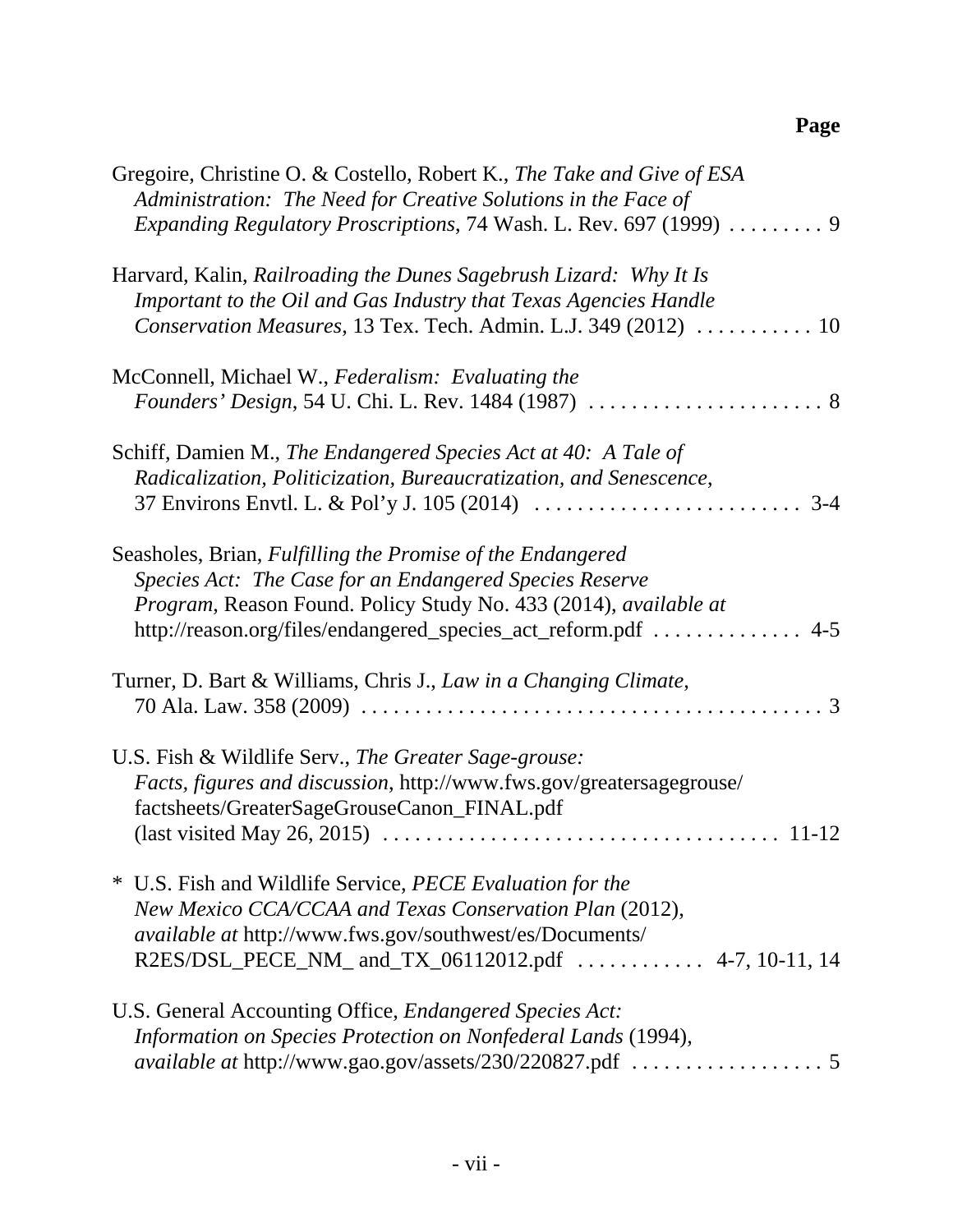# **Page**

| Uchitel, Kirsten, PECE and Cooperative Conservation: Innovation<br>or Subversion Under the Endangered Species Act?, |
|---------------------------------------------------------------------------------------------------------------------|
|                                                                                                                     |
| USDA, Outcomes in Conservation:                                                                                     |
| Sage Grouse Initiative (Feb. 12, 2015), available at                                                                |
| http://www.nrcs.usda.gov/wps/PA_NRCSConsumption/                                                                    |
|                                                                                                                     |
| Weiser, Philip J., Towards a Constitutional Architecture                                                            |
|                                                                                                                     |
| Wilson, Reid, Western states worry decision on bird's fate                                                          |
| could cost billions in development, Wash. Post, May 11, 2014,                                                       |
| available at http://www.washingtonpost.com/blogs/govbeat/                                                           |
| wp/2014/05/11/western-states-worry-decision-on-birds-fate-                                                          |
|                                                                                                                     |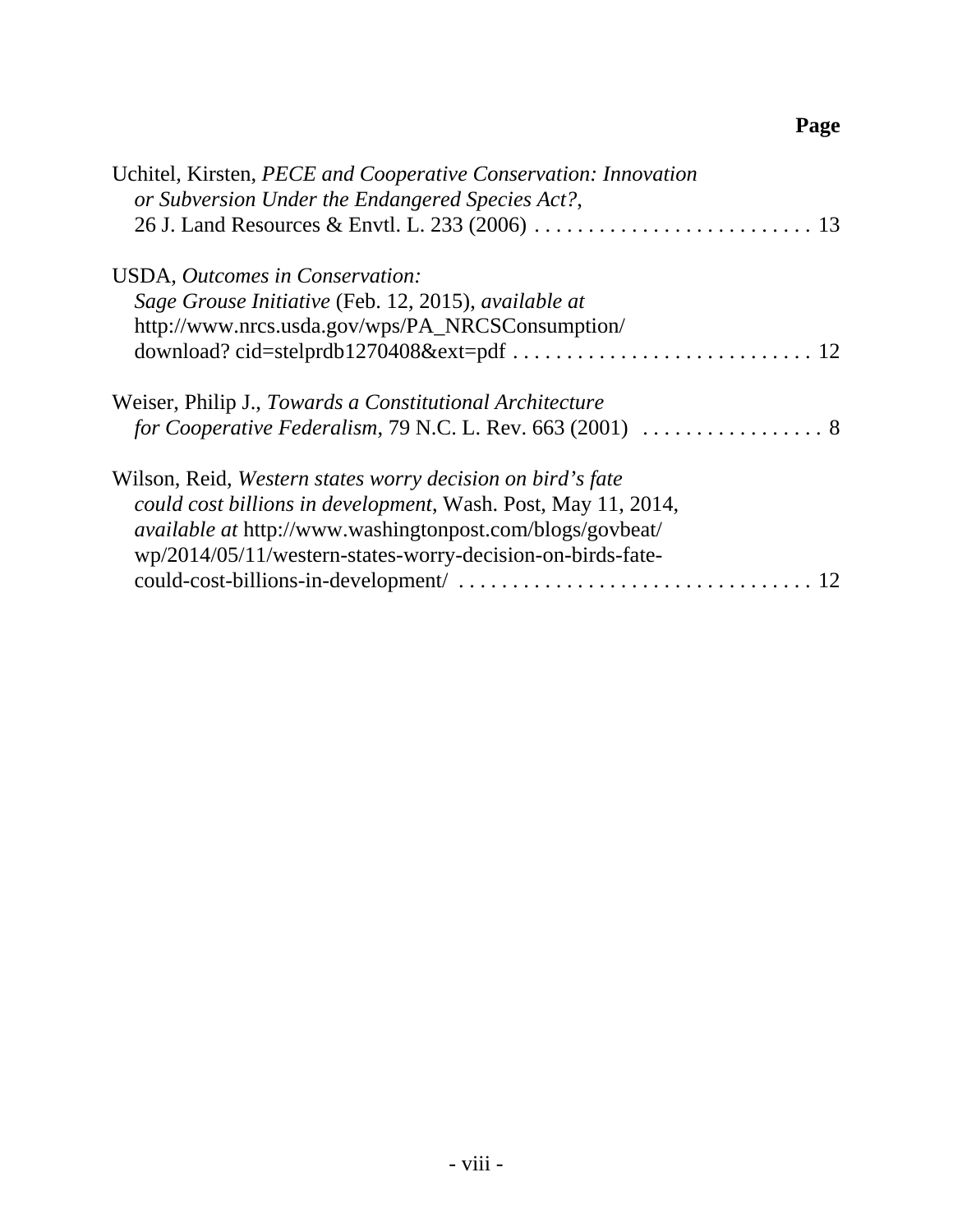# **GLOSSARY OF ABBREVIATIONS**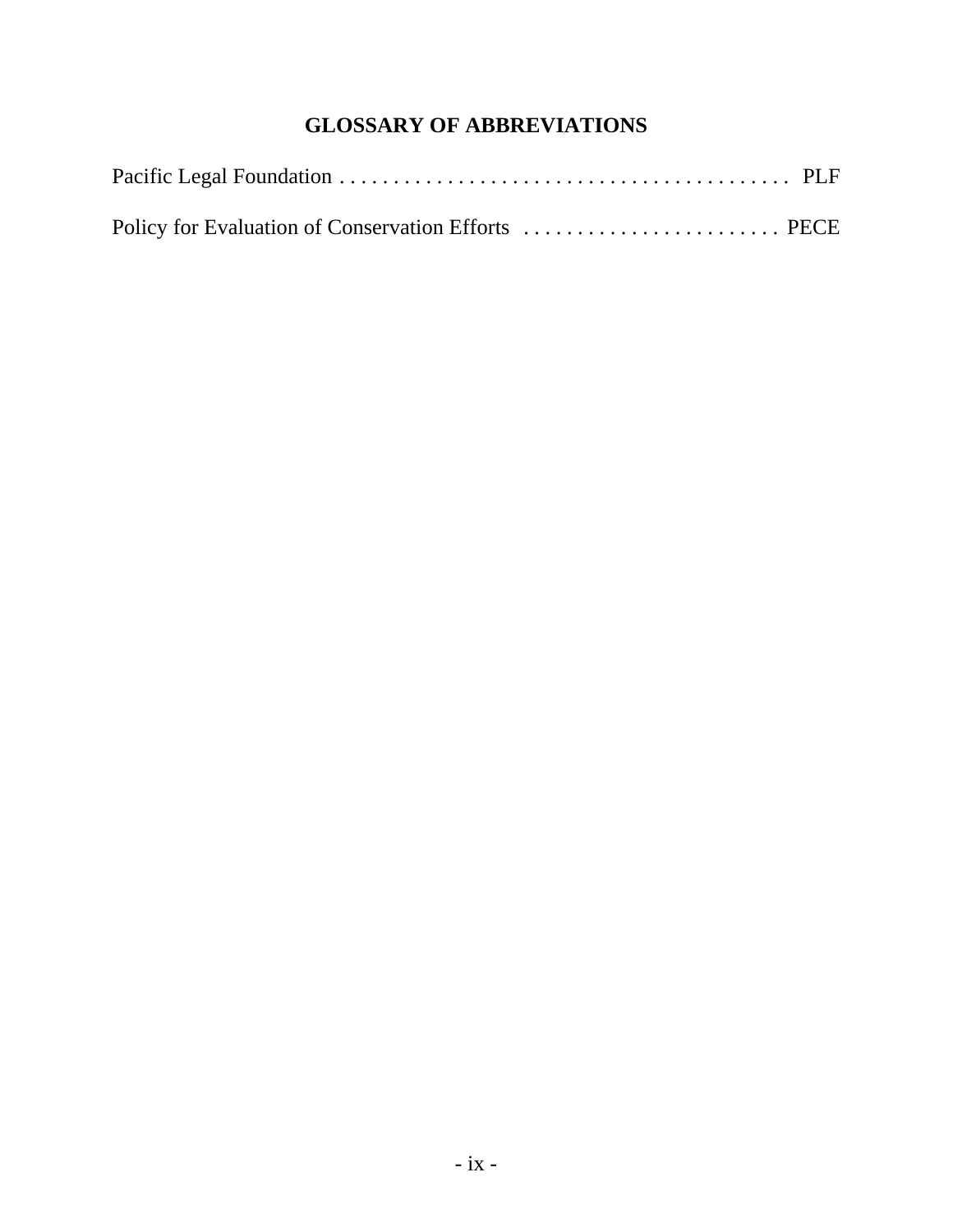#### **IDENTITY AND INTEREST OF** *AMICUS CURIAE*

PLF was founded in 1973 and is widely recognized as the largest and most experienced nonprofit legal foundation of its kind. It defends limited government, property rights, and a balanced approach to environmental protection in courts nationwide. PLF has extensive experience litigating environmental and constitutional issues, *e.g.*, *Sackett v. EPA*, 132 S. Ct. 1367 (2012); *Delta Construction Co. v. EPA*, No. 11-1428 (D.C. Cir. 2015), and participating as *amicus curiae*, *e.g.*, *West Virginia v. EPA*, No. 14-1146 (D.C. Cir. brief filed Mar. 4, 2015).

PLF submits this brief because it believes its public policy perspective and litigation experience will provide an additional viewpoint with respect to the issues presented, which will be helpful to this Court.<sup>1</sup> Pursuant to Circuit Rule 29(b), all parties have consented to the filing of this brief.

#### **STATUTES AND REGULATIONS**

All applicable statutes, etc., are contained in the Brief for Appellants Defenders of Wildlife, et al.

<sup>&</sup>lt;sup>1</sup> Counsel for the parties in this case did not author this brief in whole or in part. No person or entity, other than PLF, its members, and its counsel made a monetary contribution to the preparation and submission of this brief.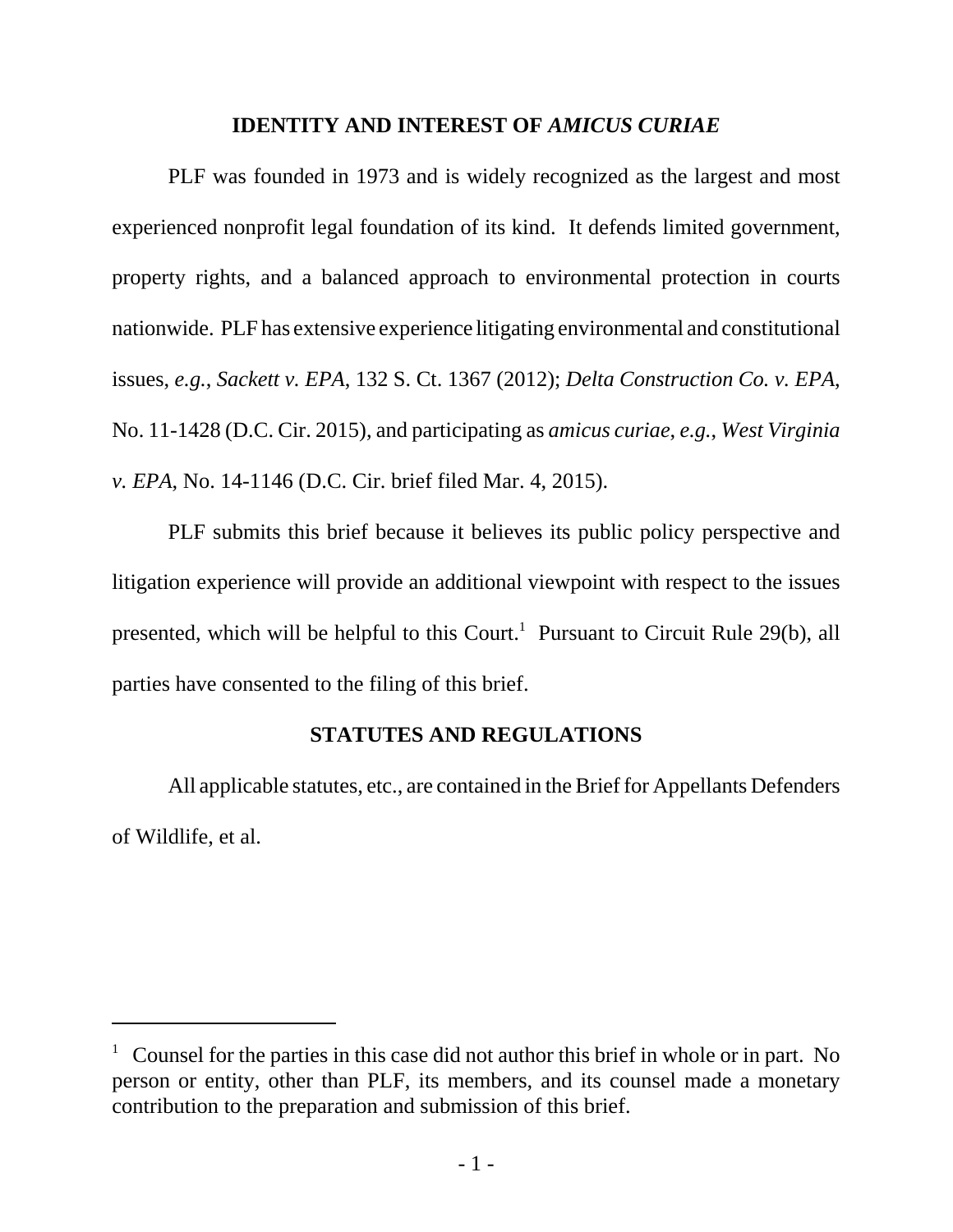#### **INTRODUCTION**

It's oft said that you can catch more flies with honey than vinegar. Similarly, you can get more environmental protection by working with people—hearing their concerns, minimizing their burdens, and getting them to buy in—than by threatening them with ruinous fines and imprisonment. *See* 16 U.S.C. § 1540 (penalties for violation of the Endangered Species Act). Conservation agreements are one way to take advantage of this. They are an early conservation effort that can recover a species before it reaches a dire state and without the extreme burdens associated with regulation under the Endangered Species Act. *See* Policy for Evaluation of Conservation Efforts When Making Listing Decisions, 68 Fed. Reg. 15,100, 15,102 (Mar. 28, 2003).

Appellants are skeptical of these conservation efforts and distrustful of state regulation. They construe the Service's Policy for Evaluation of Conservation Efforts, 68 Fed. Reg. 15,100, to require absolute certainty that private and state conservation efforts will be implemented and successful before they can be considered. Not only is this interpretation contrary to the policy, it would undermine conservation and recovery efforts and frustrate the values of federalism.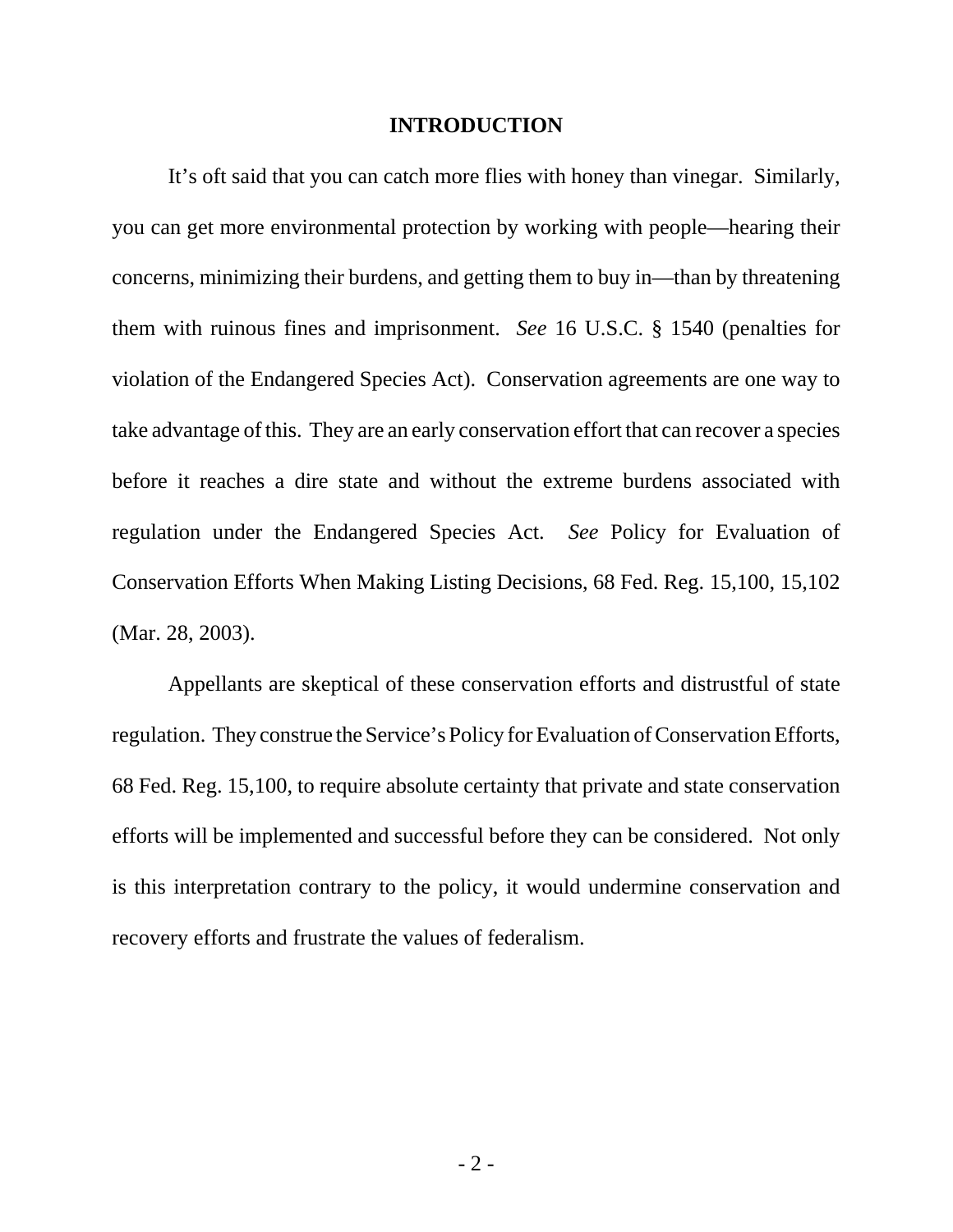#### **ARGUMENT**

**I**

### **PRIVATE CONSERVATION EFFORTS CAN BE MORE EFFICIENT THAN TOP-DOWN REGULATION**

Regulation under the Endangered Species Act is not the only nor necessarily the best approach to conserving and recovering species. *Cf.* Holly Doremus, *Water, Population Growth, and Endangered Species in the West*, 72 U. Colo. L. Rev. 361, 406 (2001) ("[S]imply having a law in place that demands protection of listed species does not guarantee that protection occurs."). Often less onerous, collaborative, and voluntary approaches can work better. *See Greater Yellowstone Coal., Inc. v. Servheen*, 665 F.3d 1015, 1032 (9th Cir. 2011) (the Endangered Species Act recognizes that species can be recovered by measures less onerous and regulatory than the statute).

The Endangered Species Act—like many of the other 1970s era environmental regulations that have not been updated—relies on a command-and-control approach. *See* D. Bart Turner & Chris J. Williams, *Law in a Changing Climate*, 70 Ala. Law. 358, 361 (2009). It doesn't directly incorporate modern market-based mechanisms that can achieve the same or better results at lower costs. *See id*.; Damien M. Schiff, *The Endangered Species Act at 40: A Tale of Radicalization, Politicization,*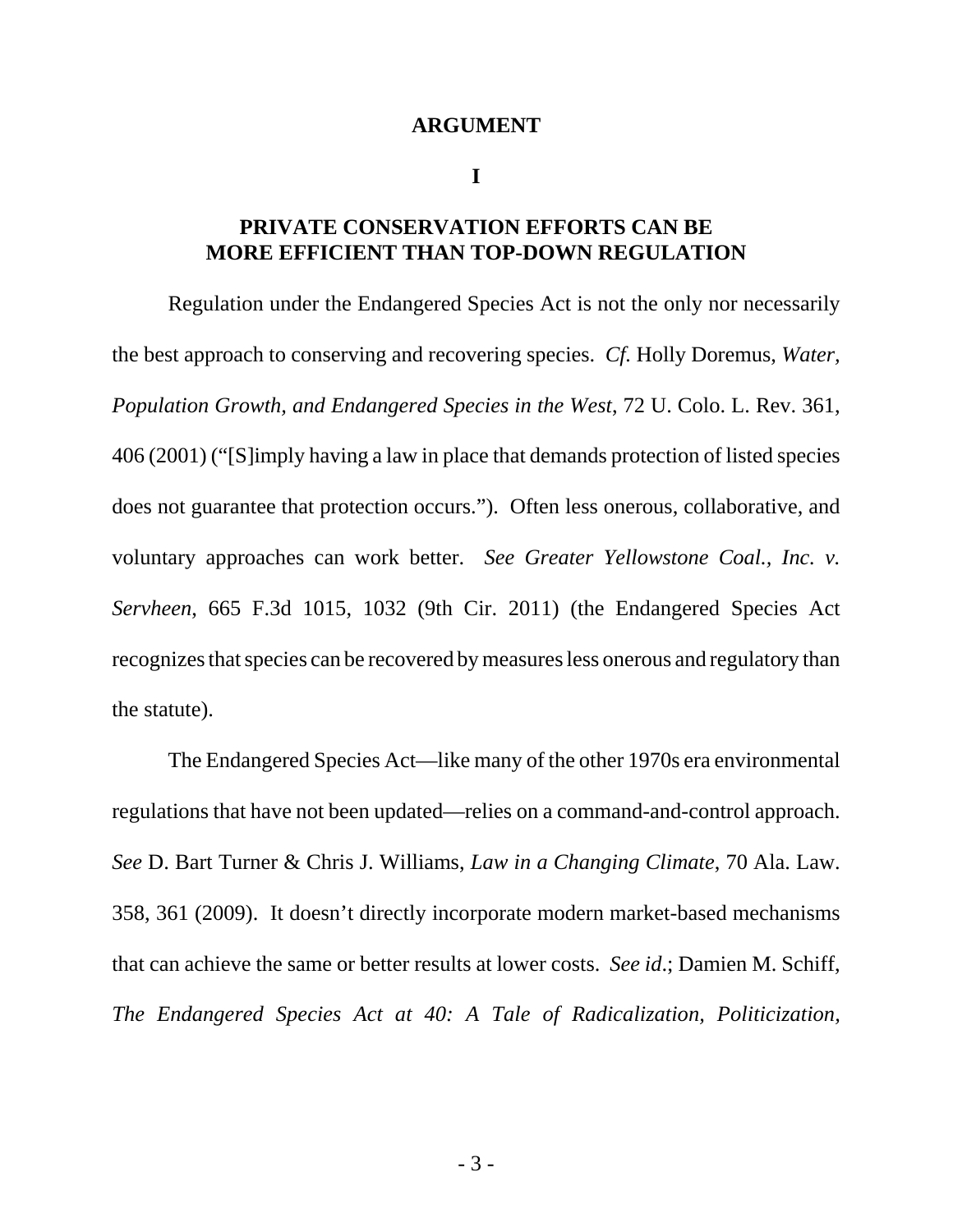*Bureaucratization, and Senescence*, 37 Environs Envtl. L. & Pol'y J. 105, 120-25 (2014).

The Endangered Species Act's approach imposes severe costs on landowners who leave their property in suitable condition to provide habitat for imperiled species. *See* Brian Seasholes, *Fulfilling the Promise of the Endangered Species Act: The Case for an Endangered Species Reserve Program*, Reason Found. Policy Study No. 433 at  $9(2014)$ .<sup>2</sup> These severe costs discourage landowners from accommodating species and may undermine conservation and recovery. *See id*. at 9-22. In addition to its perverse incentives, the statute fails to provide much encouragement for property owners to take affirmative steps to improve degraded habitat or recover species. *See, e.g.*, U.S. Fish and Wildlife Service, *PECE Evaluation for the New Mexico* CCA/CCAA and Texas Conservation Plan at 39 (2012)<sup>3</sup> (hereinafter "PECE Evaluation") (the Texas Conservation Plan will encourage affirmative conservation measures that would not be achieved under the statute). These shortcomings are particularly problematic because most species rely on private property for the vast

<sup>&</sup>lt;sup>2</sup> *Available at* http://reason.org/files/endangered\_species\_act\_reform.pdf.

<sup>&</sup>lt;sup>3</sup> Available at http://www.fws.gov/southwest/es/Documents/R2ES/DSL\_PECE\_NM\_ and\_TX\_06112012.pdf.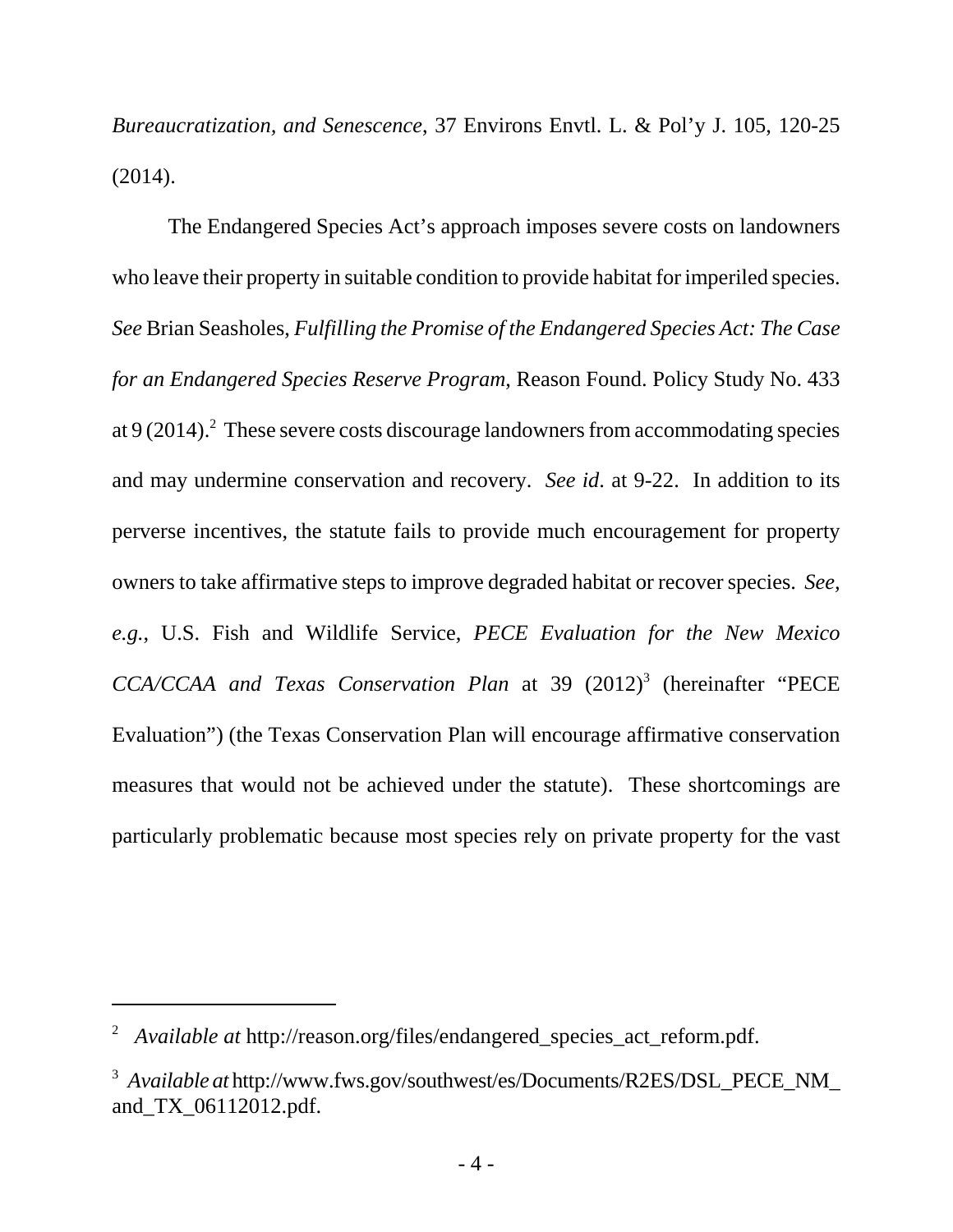majority of their habitat. *See* U.S. General Accounting Office, *Endangered Species* Act: Information on Species Protection on Nonfederal Lands (1994).<sup>4</sup>

State and private conservation efforts, on the other hand, can better balance the costs and benefits of species conservation and better promote the conservation and recovery of species. *See* Seasholes, *supra*, at 30-31; Andrew G. Frank, *Reforming the Endangered Species Act: Voluntary Conservation Agreements, Government Compensation and Incentives for Private Action*, 22 Colum. J. Envtl. L. 137, 145-46 (1997). Extremely productive economic activity, that might otherwise be blocked by the Endangered Species Act's onerous prohibitions, can go forward while marginal economic activity with severe environmental impacts is discouraged. *See* Gabriel Eckstein & Jesse Snyder, *Endangered Species in the Oil Patch: Challenges and Opportunities for the Oil and Gas Industry*, 1 Tex. A&M L. Rev. 379, 397-98 (2013). In this case, for instance, the listing of the Dunes sagebrush lizard could have disrupted valuable natural gas development and investments in renewable energy, like wind and solar power generation. *See* Withdrawal of the Proposed Rule To List Dunes Sagebrush Lizard, 77 Fed. Reg. 36,872, 36,890-91 (June 19, 2012). The Texas Conservation Plan would allow worthwhile projects to go forward while requiring them to avoid impacts to the species and mitigate any impacts that are unavoidable. PECE Evaluation at 36.

<sup>4</sup> *Available at* http://www.gao.gov/assets/230/220827.pdf.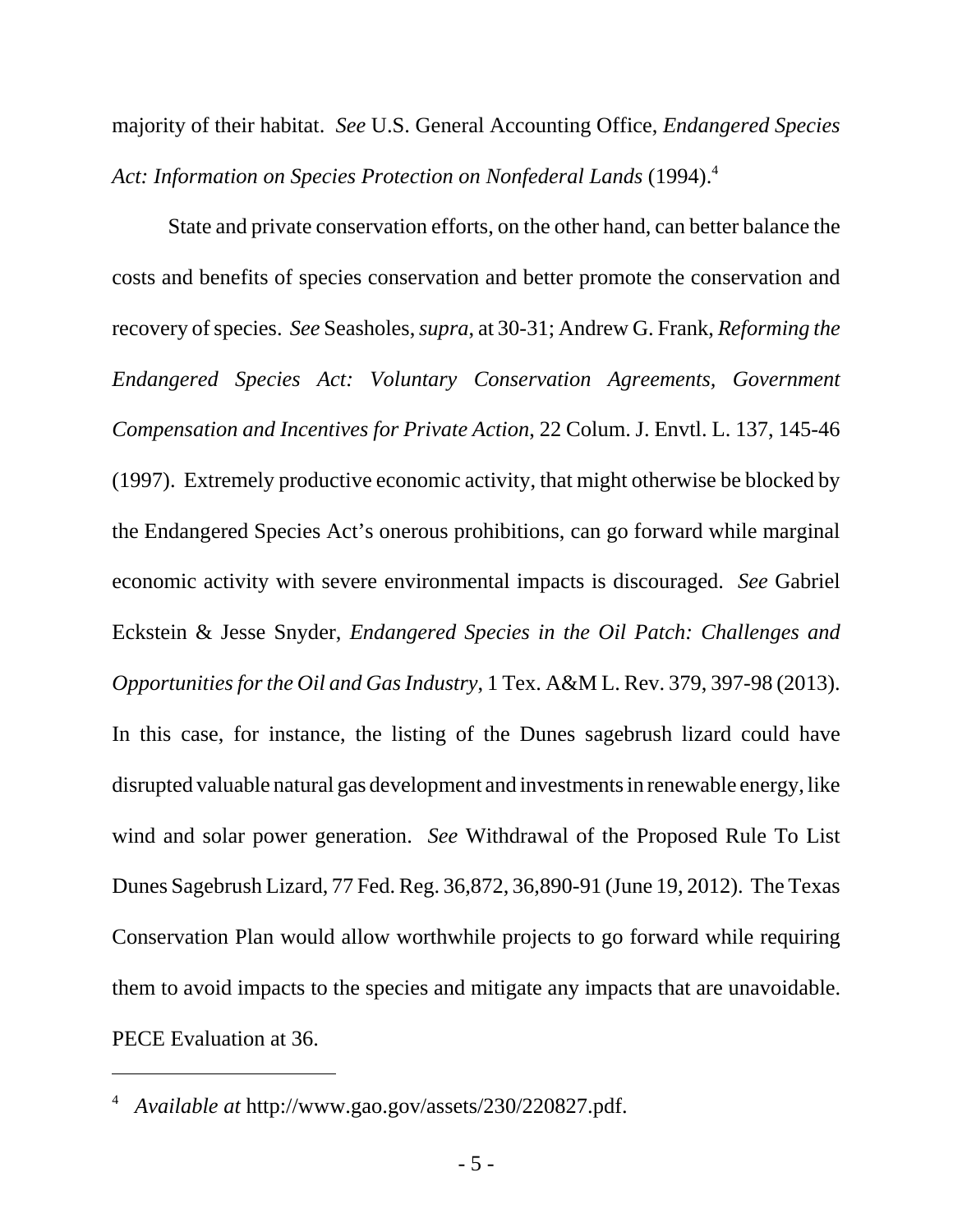Since flexible state and private conservation effects can benefit species more than the Endangered Species Act's command-and-control approach, landowners will not be the only ones feeling the pinch if this Court were to reverse the decision below. Endangered and threatened species will suffer as well. *See, e.g.*, Special Rule for the Lesser Prairie-Chicken, 79 Fed. Reg. 20,074 (Apr. 10, 2014) (encouraging conservation efforts under state plans—including those at issue here—benefits the lesser prairie-chicken more than forbidding take). They will, for instance, lose out on affirmative conservation and restoration efforts. *See* PECE Evaluation at 39 (noting that the Texas Conservation Plan will provide conservation benefits that would not be achieved under the Endangered Species Act). Here, the Texas Conservation Plan calls for removing unused infrastructure that fragments habitat and mesquite that encroaches on shimmery oak dunes, all to the lizard's benefit. PECE Evaluation at 23-24.

Contrary to Appellants' assumptions, flexibility in state and private conservation efforts is a feature, not a bug. The Policy for Evaluation of Conservation Efforts considers whether conservation efforts incorporate "adaptive management." 68 Fed. Reg. at 15,103. Adaptive management is a flexible decision-making framework that incorporates the unavoidable uncertainty of conservation efforts by encouraging real world experimentation. Eckstein & Snyder, *supra*, at 400. Because adaptive management is an iterative process that allows states and property owners to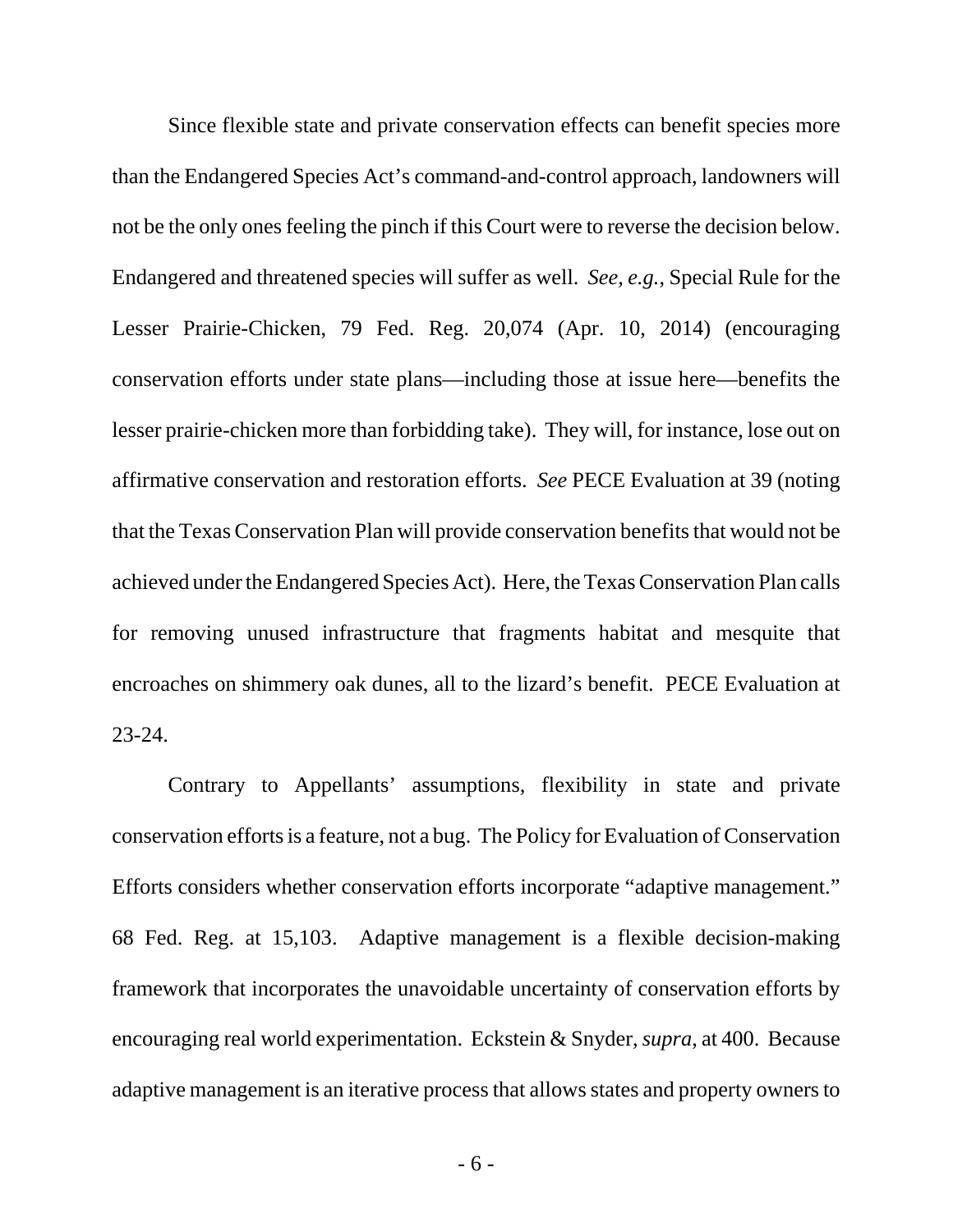learn by doing, we don't know precisely which conservation measures will prove most effective and thus ultimately be preferred. But this doesn't undermine the Service's analysis of the certainty that the adaptive process will be implemented and successful. PECE Evaluation at 38.

The Texas Conservation Plan, for instance, identifies 34 potential conservation measures that can be required at a particular site. PECE Evaluation at 22. Which measure is chosen will depend on the significance of the effects of the activities at the site and which measures have proven most efficient and effective for lizard conservation. *See id.* Ultimately, the purpose of this adaptive management process is to identify the measures that will allow the state and property owners to reclaim and restore lizard habitat. *See id.* at 23.

#### **II**

### **DEFERENCE TO STATE SUPERVISION OF THESE CONSERVATION EFFORTS SHOWS DUE REGARD FOR FEDERALISM**

In addition to promoting more efficient and effective species recovery, reliance on state and private efforts shows due regard for federalism. Federalism is a core underpinning of the structure of American government. *See Bond v. United States*, 131 S. Ct. 2355, 2364 (2011). It secures individual liberty, political accountability, and promotes smarter, more efficient government through variation and experimentation. *See id*.; *see also Gregory v. Ashcroft*, 501 U.S. 452, 458 (1991);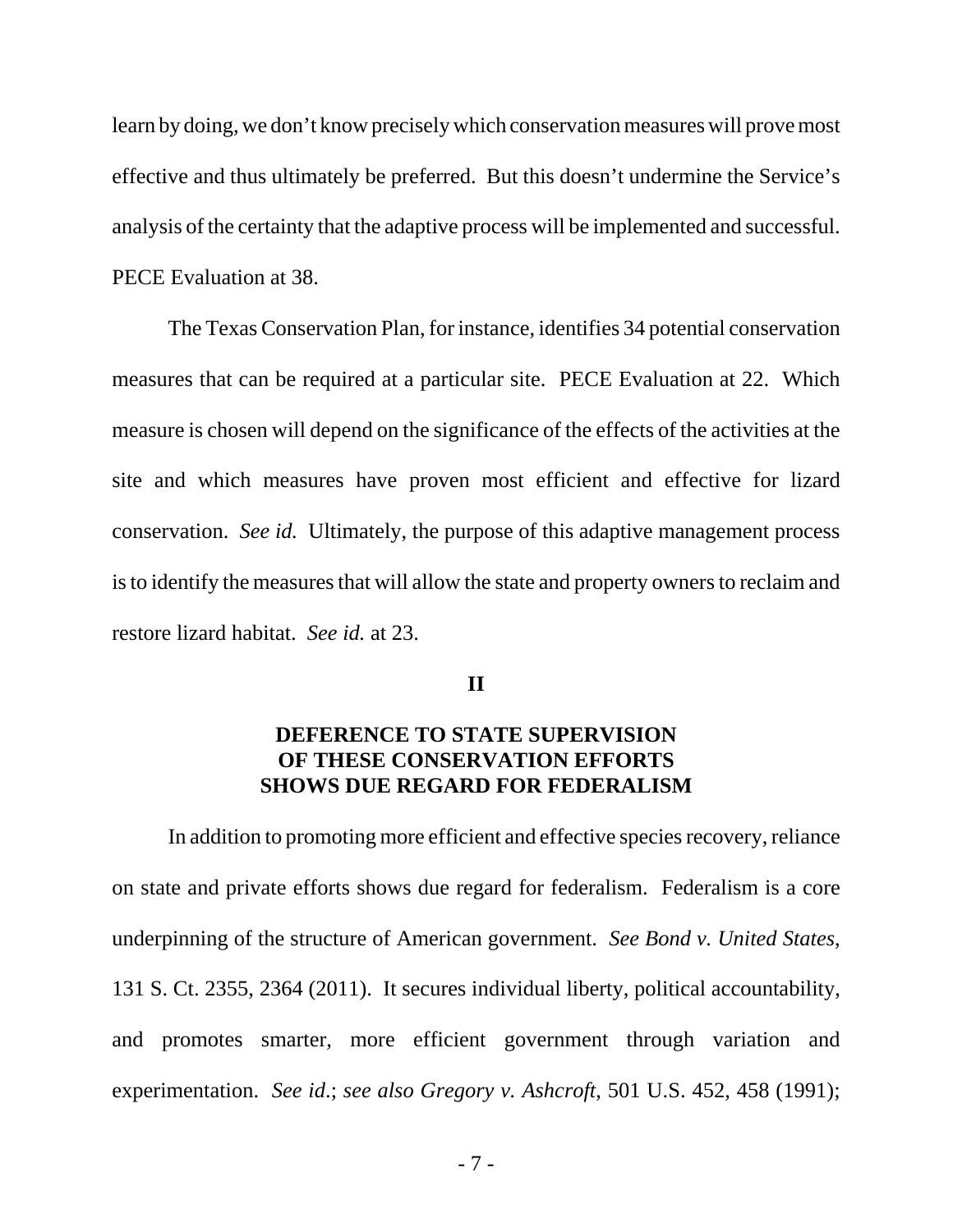Michael W. McConnell, *Federalism: Evaluating the Founders' Design*, 54 U. Chi. L. Rev. 1484, 1498-1500 (1987).

In particular, it gives state governments primacy over certain public policy issues, subject to constitutional constraints, by limiting the role of the federal government. *See Bond*, 131 S. Ct. at 2364. One such policy issue is the regulation and protection of wildlife. *See Geer v. Connecticut*, 161 U.S. 519, 527-28 (1896); *see also Hughes v. Oklahoma*, 441 U.S. 322, 335-36 (1979) ("preserving, in ways not inconsistent with the Commerce Clause, the legitimate state concerns for conservation and protection of wild animals underlying the 19th-century legal fiction of state ownership").

Even when the federal government has authority to regulate a particular policy issue, it will often accommodate these federalism values by adopting a cooperative regime that accommodates state interests or by setting general standards that states may implement. *See New York v. United States*, 505 U.S. 144, 167 (1992); *Hodel v. Virginia Surface Mining & Reclamation Ass'n, Inc.*, 452 U.S. 264, 289 (1981). When done right, such programs can ensure federal priorities are achieved while preserving the benefits of state variation and experimentation. *See* Philip J. Weiser, *Towards a Constitutional Architecture for Cooperative Federalism*, 79 N.C. L. Rev. 663, 665 (2001).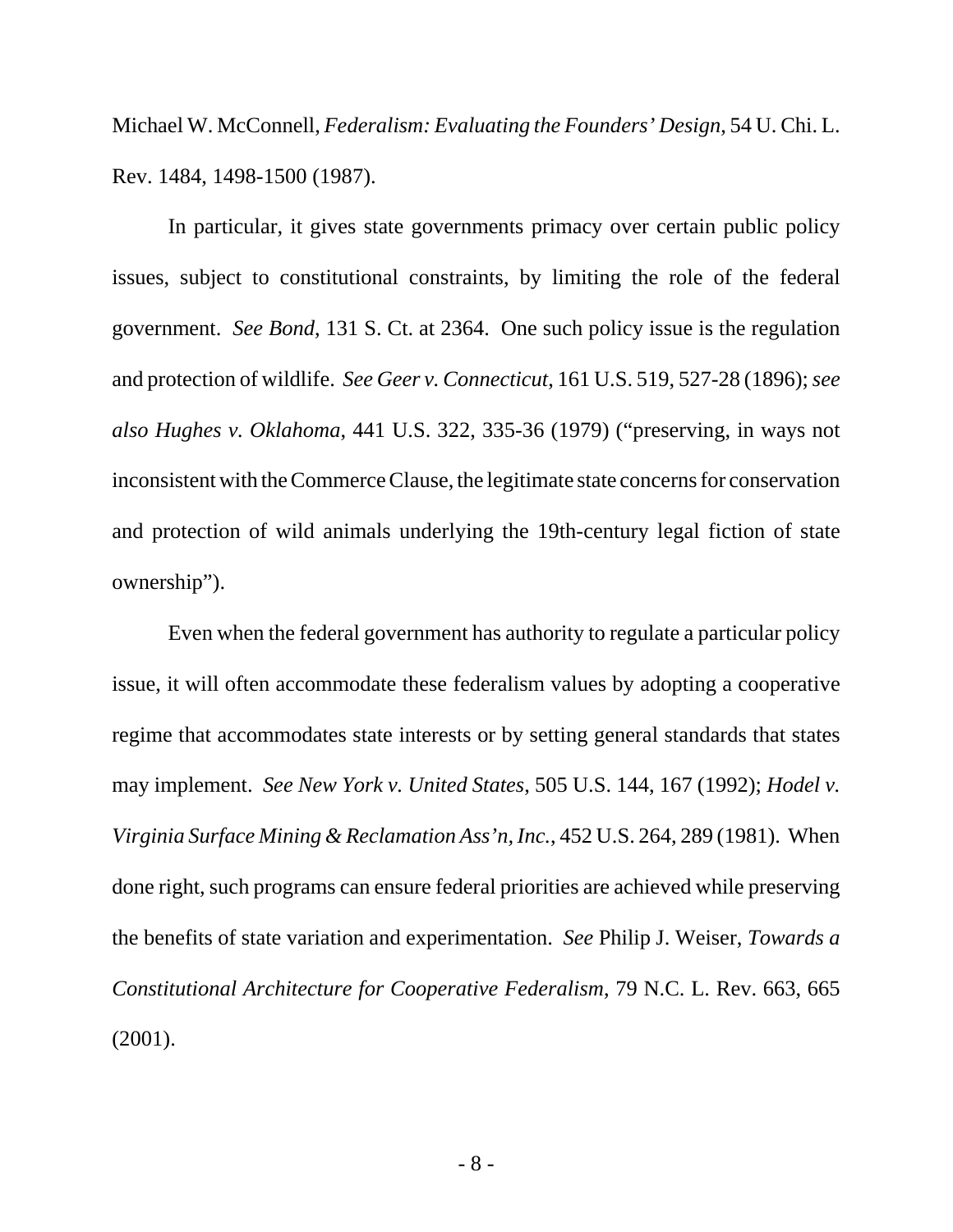In adopting the Endangered Species Act, Congress recognized a role for federalism. The statute expressly requires the Service to consider the effects of state efforts to protect species during the listing process. 16 U.S.C. § 1533(b)(1)(A); *see* Christine O. Gregoire & Robert K. Costello, *The Take and Give of ESA Administration: The Need for Creative Solutions in the Face of Expanding Regulatory Proscriptions*, 74 Wash. L. Rev. 697, 716 (1999) (the statute allows the Service to consider a wide swath of state and voluntary conservation efforts). The threat of excessively burdensome regulation under the act gives states incentives to develop more reasonable and balanced regimes. *See* Doremus, *supra*, at 411-12.

The Service's decision not to list the Dunes sagebrush lizard shows due regard for these federalism values. As the Service's Policy for Evaluating Conservation Efforts acknowledges, state conservation efforts can be more beneficial to both the regulated public and species than the Endangered Species Act's punitive one-size-fitsall approach. *See* 68 Fed. Reg. at 15,102. Through adaptive management, it also allows for state and private experimentation that can help us find better, smarter ways to conserve and recover the species. *See id.* at 15,104.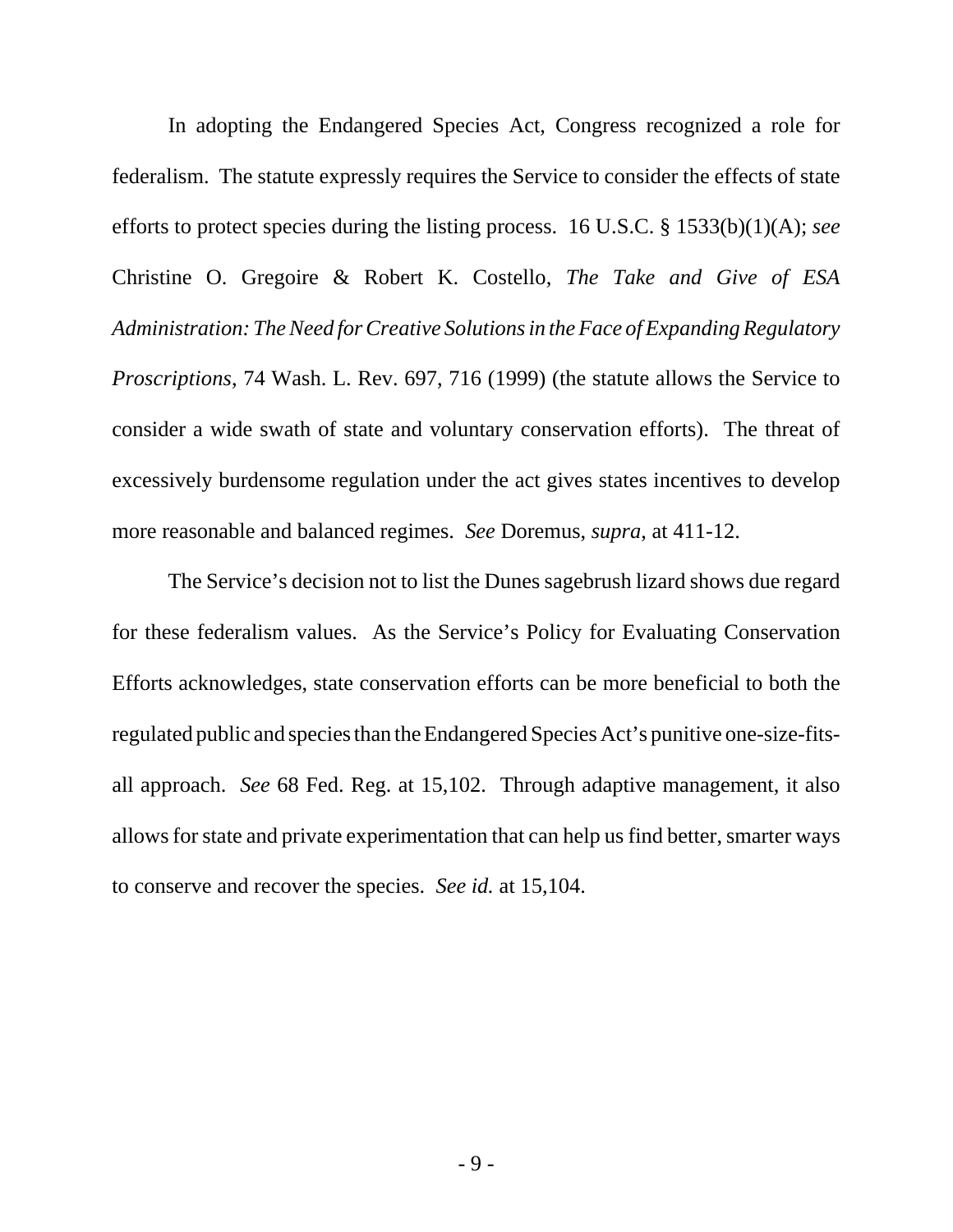#### **III**

### **THERE IS NO REASON TO ASSUME THAT THE STATE AND PRIVATE CONSERVATION EFFORTS WILL NOT GO FORWARD**

Chiefly, Appellants fault the Service for concluding that there could be any certainty that conservation efforts, absent an immediate threat of listing, will be implemented or successful in redressing threats to a species. But states and landowners have many incentives to ensure that these conservation efforts go forward and succeed.

### **A. States Have an Interest in Ensuring That Their Conservation Programs Remain Credible**

The states and private landowners have a strong incentive to ensure that conservation plans like those at issue here succeed because their credibility will be essential to avoiding listing of other species going forward. *See* PECE Evaluation at 10. This incentive is particularly important for states, as endangered species issues continuously recur. *See* Kalin Harvard, *Railroading the Dunes Sagebrush Lizard: Why It Is Important to the Oil and Gas Industry that Texas Agencies Handle Conservation Measures*, 13 Tex. Tech. Admin. L.J. 349, 349-50 (2012) (explaining the importance to Texas' economy of addressing endangered species issues in the Permian Basin). The Texas Conservation Plan, for instance, is part of the state's broader effort to align stakeholders to balance economic growth and environmental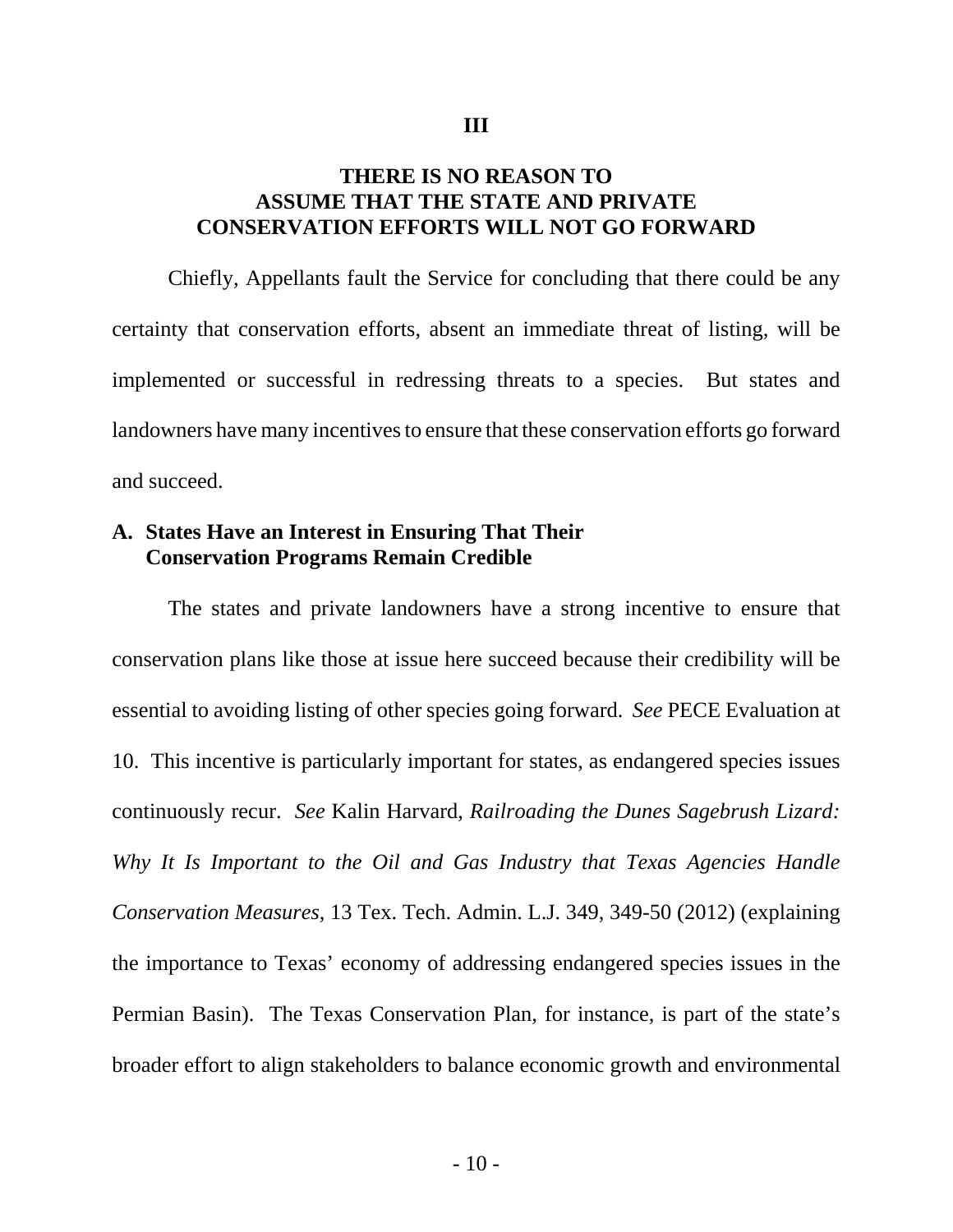protection through the Interagency Task Force on Economic Growth and Endangered Species. *See* PECE Evaluation at 30.

If the states and property owners fail to protect species, their plans won't have the credibility required to avoid future listings of species with even more significant impacts on individuals, local communities and economies. As the Service recognized, the state conservation plans at issue here needed to be credible so that they could also be relied upon for the lesser prairie-chicken. *See* PECE Evaluation at 10. Although the lesser prairie-chicken was ultimately listed, state conservation efforts formed the basis of a special rule to allow take of the species incidental to those efforts. *See* Special Rule for the Lesser Prairie-Chicken, 79 Fed. Reg. 20,074 (Apr. 10, 2014). In adopting that rule, the Service specifically recognized that the state and private conservation efforts are more beneficial to the species' conservation than the statute's burdensome approach would be. *See id.* at 20,079 (finding it necessary and advisable for the conservation of the lesser prairie-chicken to exempt activities authorized under the state conservation plans from regulation). In particular, they provide incentives for landowners to take affirmative steps to improve habitat and conserve species whereas the Endangered Species Act focuses on restricting human activities. *See id*.

The credibility of state conservation plans is of national importance. For example, the Service is currently considering listing the greater sage-grouse, which would affect eleven states and approximately 165 million acres. U.S. Fish &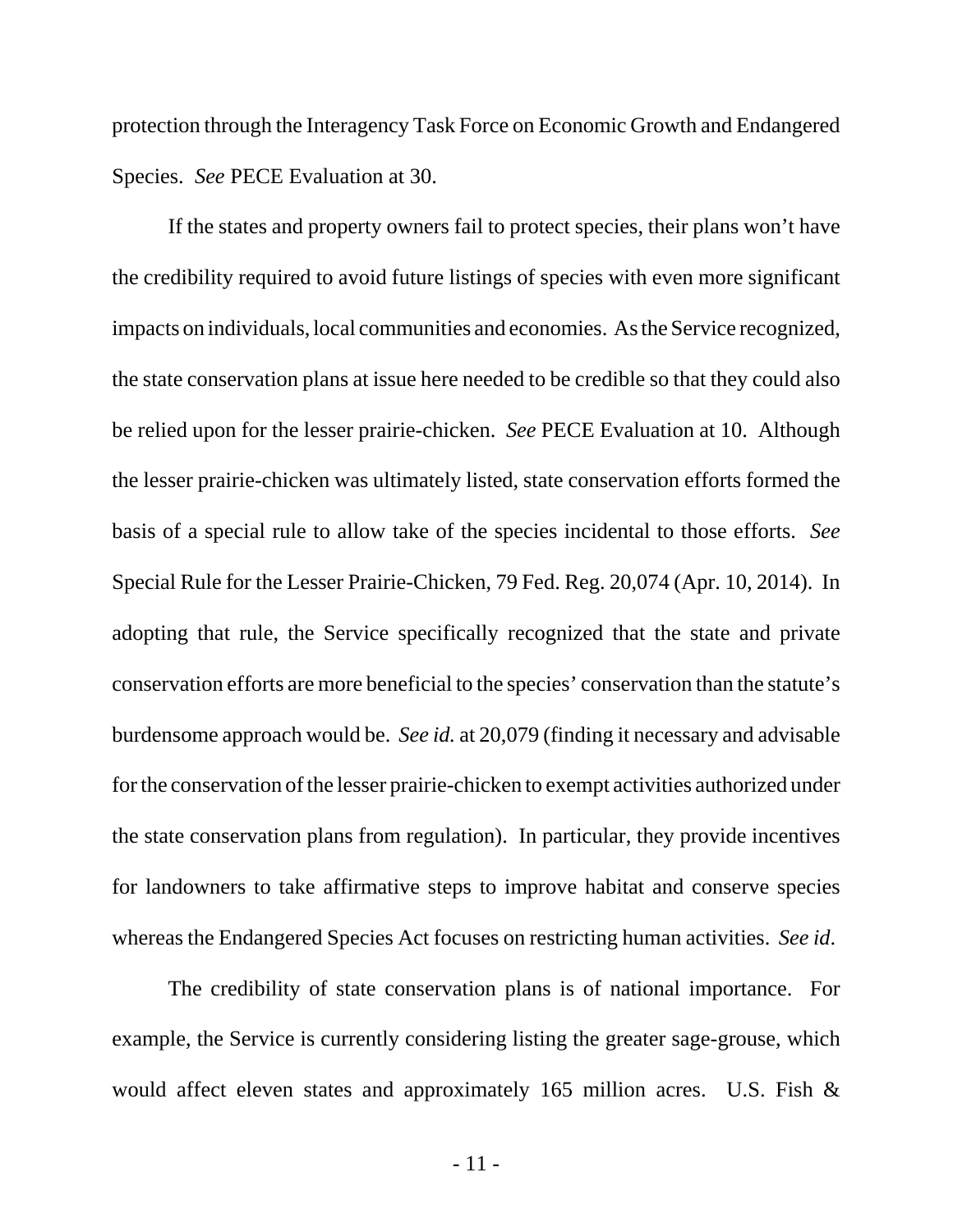Wildlife Serv., *The Greater Sage-grouse: Facts, figures and discussion*, http://www.fws.gov/greatersagegrouse/factsheets/GreaterSageGrouseCanon\_FINAL. pdf (last visited May 26, 2015). This would have severe consequences for agriculture, ranching, and energy development across the region. *See* Reid Wilson, *Western states worry decision on bird's fate could cost billions in development*, Wash. Post, May 11,  $2014<sup>5</sup>$  To avoid this, the states, conservation groups, landowners, and industry formed the Sage Grouse Initiative to facilitate private conservation efforts that could alleviate the need for listing. *See* USDA, *Outcomes in Conservation: Sage Grouse Initiative* (Feb. 12, 2015).<sup>6</sup> This collaborative effort has resulted in the restoration of over 4.4 million acres of habitat and \$400 million invested in the grouse's conservation. *See id*. at 1. A similar push in California and Nevada has led the Service to withdraw its proposal to list the greater sage-grouses found in those states. Withdrawal of the Proposed Rule to List the Bi-State Distinct Population Segment of Greater Sage-Grouse and Designate Critical Habitat, 80 Fed. Reg. 22,828 (Apr. 23, 2015). A decision from this Court that made it exceedingly difficult for the Service

<sup>5</sup> *Available at* http://www.washingtonpost.com/blogs/govbeat/wp/2014/05/11/ western-states-worry-decision-on-birds-fate-could-cost-billions-in-development/.

<sup>6</sup> *Available at* http://www.nrcs.usda.gov/wps/PA\_NRCSConsumption/download? cid=stelprdb1270408&ext=pdf.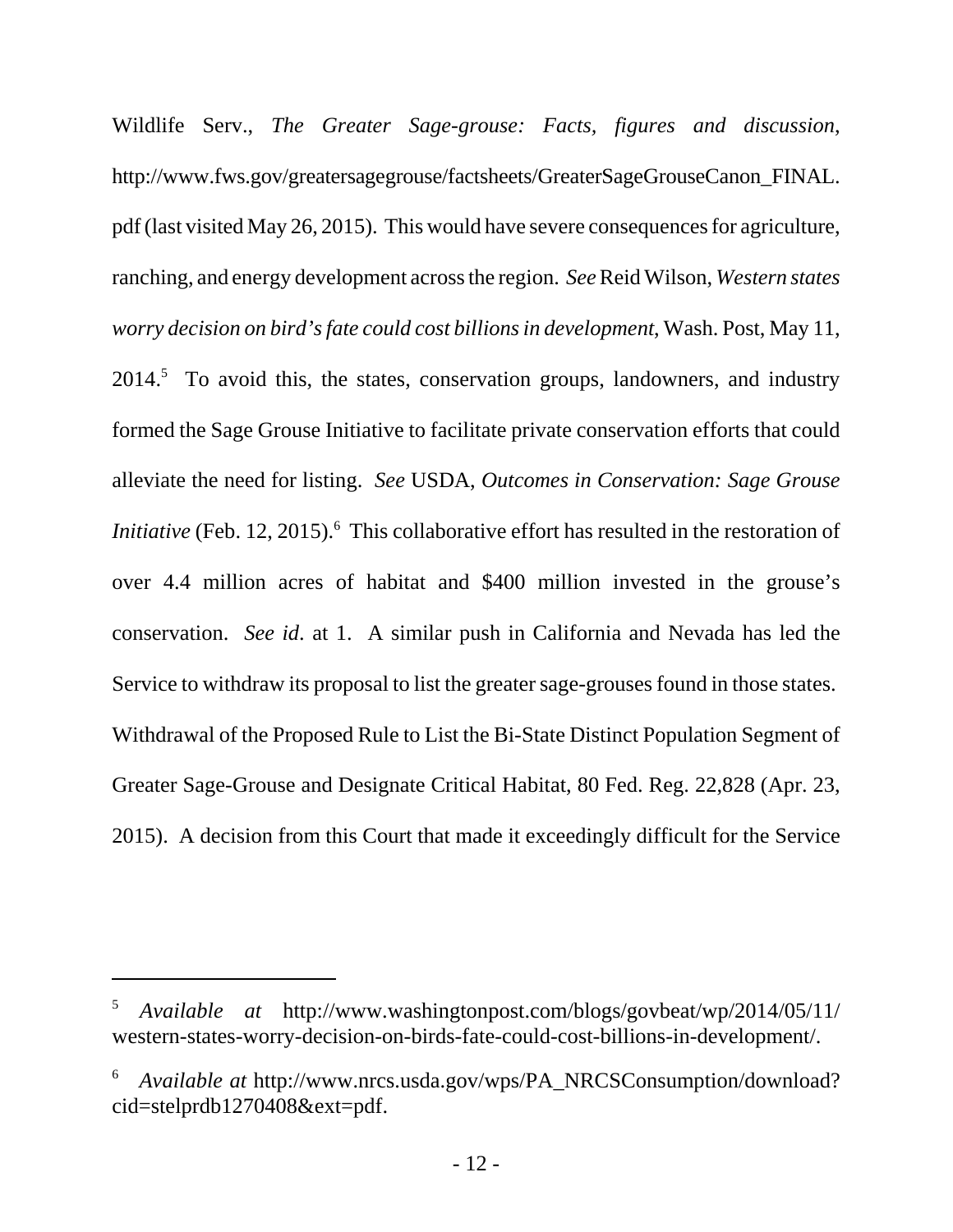to rely on such efforts would undermine these efforts to the detriment of both people and species.

#### **B. Listing Could Be Proposed Again at Any Time**

The Service's decision not to list a species based on state and private conservation efforts does not mean that affected landowners are out of the woods. The threat of the lizard's listing remains an incentive to implement the conservation measures and ensure that they succeed. *See* Kirsten Uchitel, *PECE and Cooperative Conservation: Innovation or Subversion Under the Endangered Species Act?*, 26 J. Land Resources & Envtl. L. 233, 252-53 (2006). If the Service concludes that the conservation measures are not being implemented or successfully conserving the species, it can adopt an emergency listing to protect the species immediately. 50 C.F.R. § 424.20; 68 Fed. Reg. at 15,114. The state and the sophisticated oil and gas interests that are heavily involved in establishing the Texas Conservation Plan know this. In light of the burdens that a listing would impose, this risk will continue to operate as a tremendous incentive for landowners to enroll and participate in the Plan. *See* Eckstein & Snyder, *supra*, at 399. The Texas Conservation Plan will make it easier for the Service to determine whether the species should be emergency listed. Although it contains privacy protections for enrollees—a key to boosting enrollment—the Plan's reporting requirements will result in the state providing to the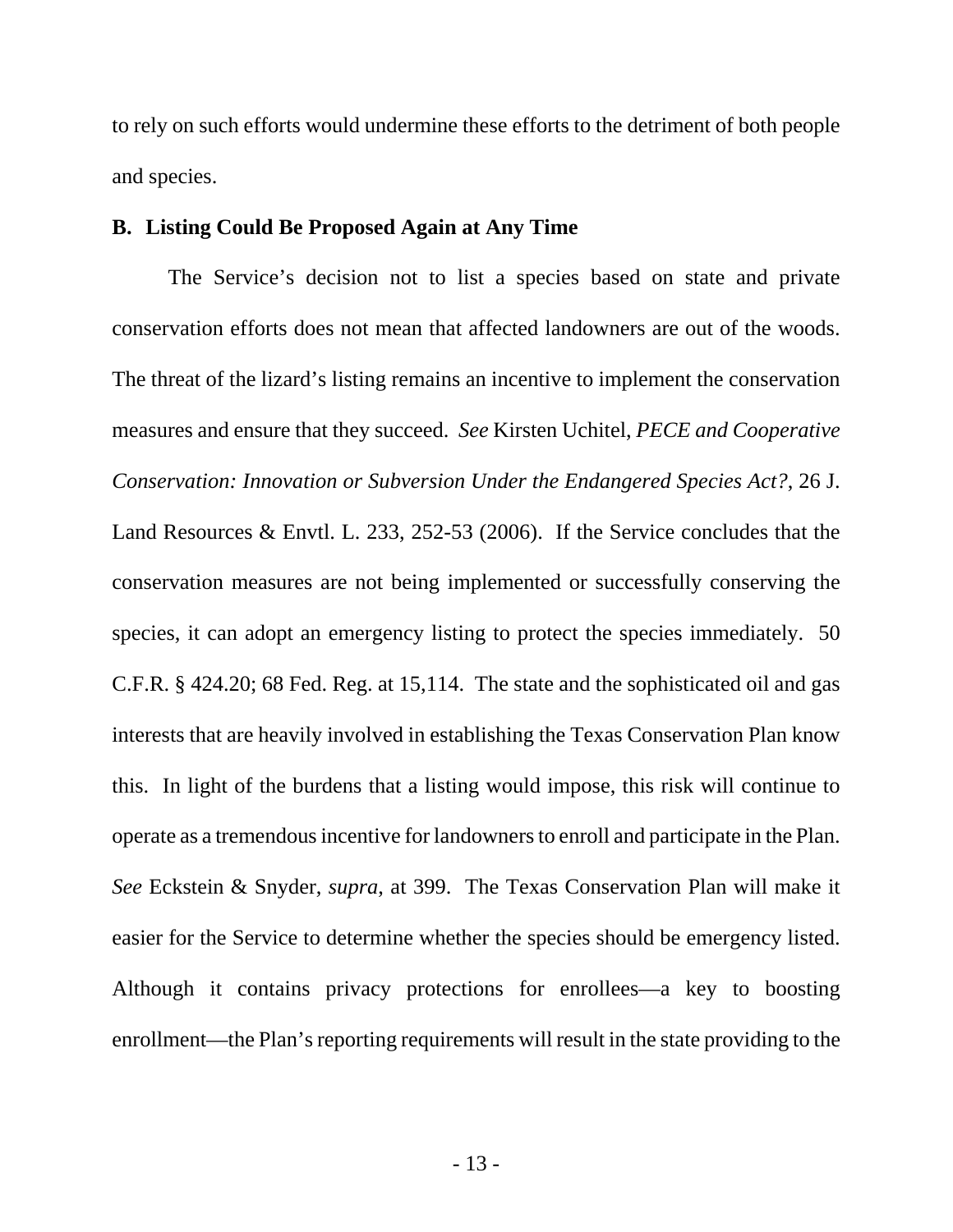Service more data on the lizard and its habitat than would have otherwise been available to it. PECE Evaluation at 37-38.

# **CONCLUSION**

For the foregoing reasons, the decision below should be affirmed.

DATED: May 28, 2015.

Respectfully submitted,

# M. REED HOPPER JONATHAN WOOD

By *\_\_/s/* Jonathan Wood JONATHAN WOOD

Counsel for Amicus Curiae Pacific Legal Foundation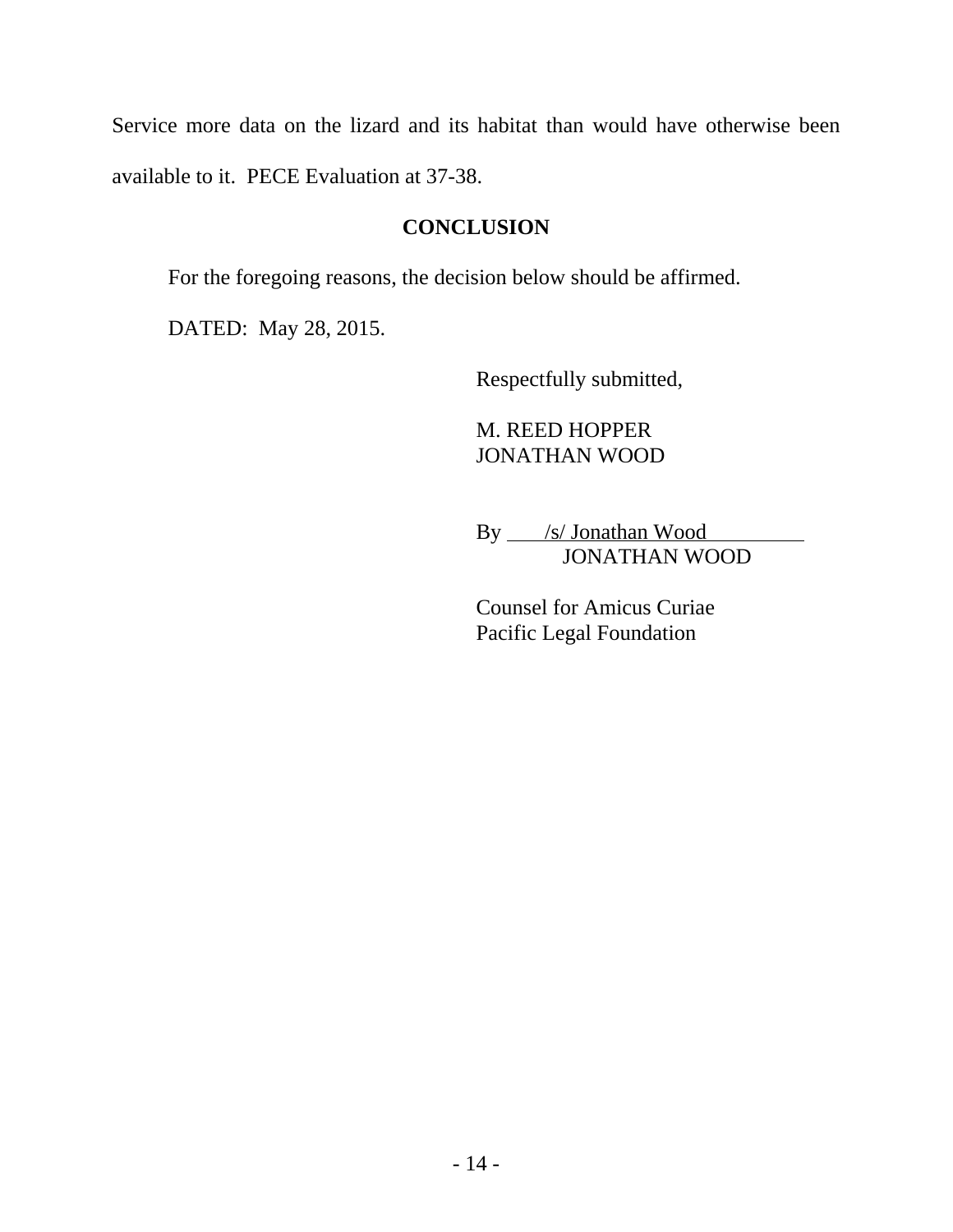# **CERTIFICATE OF COMPLIANCE WITH RULE 32(a)** CERTIFICATE OF COMPLIANCE WITH TYPE-VOLUME LIMITATION, TYPEFACE REQUIREMENTS, AND TYPE STYLE REQUIREMENTS.

- 1. This amicus brief complies with the type-volume limitation of Fed. R. App. P.  $32(a)(7)(B)$  because:
	- $X$  It contains 2,693 words excluding the parts of the brief exempted by Fed. R. App. P.  $32(a)(7)(b)(iii)$ , or
	- \_\_\_ It uses a monospaced typeface and contains \_\_\_\_\_\_ lines of text, excluding the parts of the brief exempted by Fed. R. App. P.  $32(a)(7)(B)(iii)$ .
- 2. This amicus brief complies with the typeface requirements of Fed. R. App. P.  $32(a)(5)$  and the type style requirements of Fed. R. App. P.  $32(a)(6)$  because:
	- $X$  It has been prepared in a proportionally spaced typeface using WordPerfect X5 in font style Times New Roman and font size 14, or
	- \_\_\_ It has been prepared in a monospaced typeface using WordPerfect X5 with <u>characters</u> per inch and type style

DATED: May 28, 2015.

 /s/ Jonathan Wood Attorney for Amicus Curiae Pacific Legal Foundation